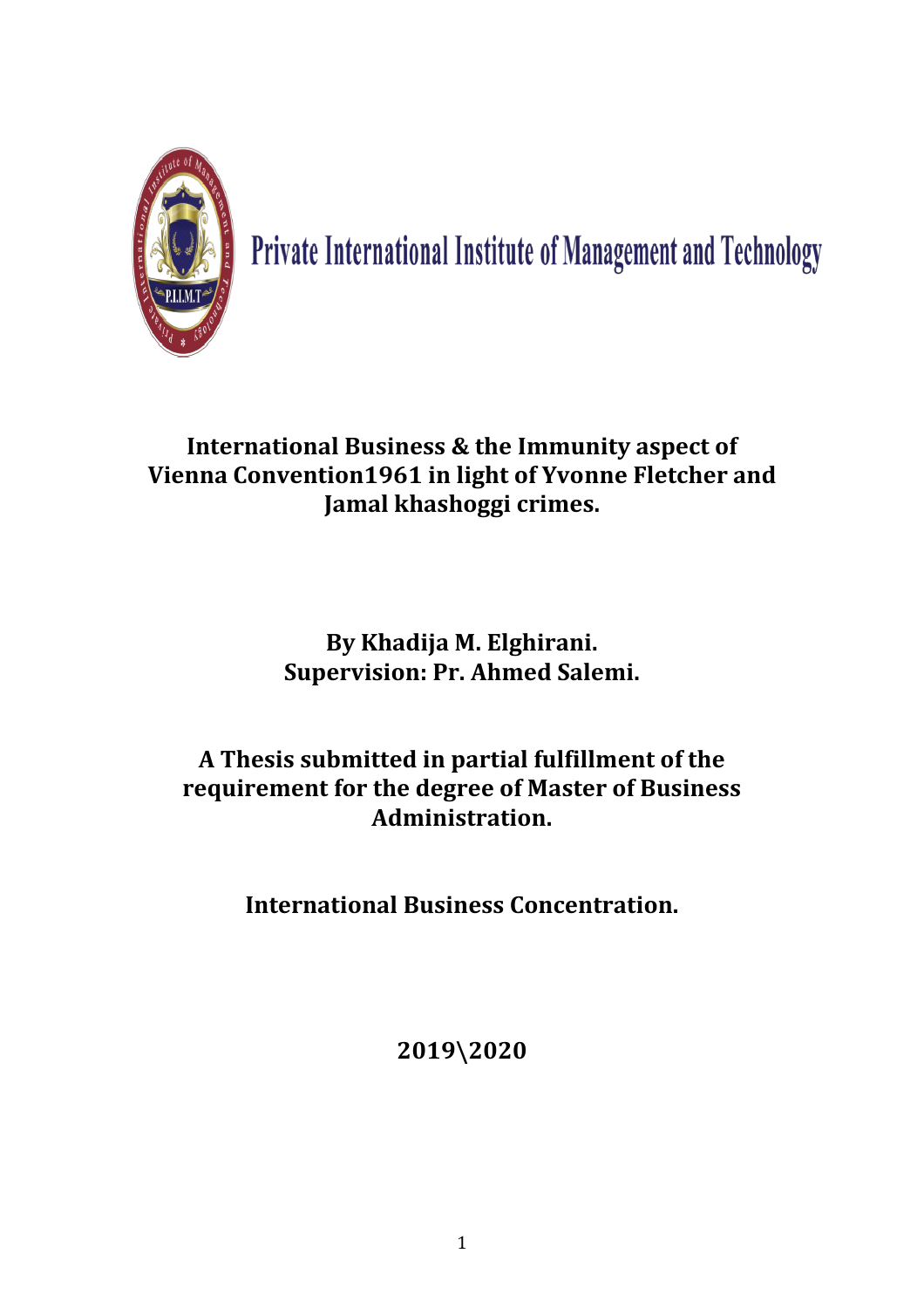# **Abstract**

The study presents a brief summary of an international business, its importance and the factors that impacts it , these factors include social-cultural ,economic, technological and political. The main objective of the study is to find out whether Vienna convention 1961 protects business people in case they are exposed to crime committed by the diplomat or not . Therefore, in order to know the answer the study examines the articles related to diplomatic immunities in V.C 1961 and compares them with the regulations of sharia law related to immunities that is granted to diplomatic envoys in Dar Al Islam.

The study revealed that International Law protects the criminal diplomats since the agreement grants them full inviolability. However, sharia law punishes them for their crimes if they do not respect the domestic law of the country. Besides that, people's rights can not be violated as Allah Almighty orders justice. The study further concludes that V.C 1961 assists diplomatic envoys to implement offences through exempting them from being held accountable in the host state which was clarified through the discussion of Yvonne Fletcher and Jamal khashoggi crimes.

**Key words:** International business, Vienna Convention1961, Sharia law, diplomatic immunity, Jamal khashoggi, Yvonne Fletcher.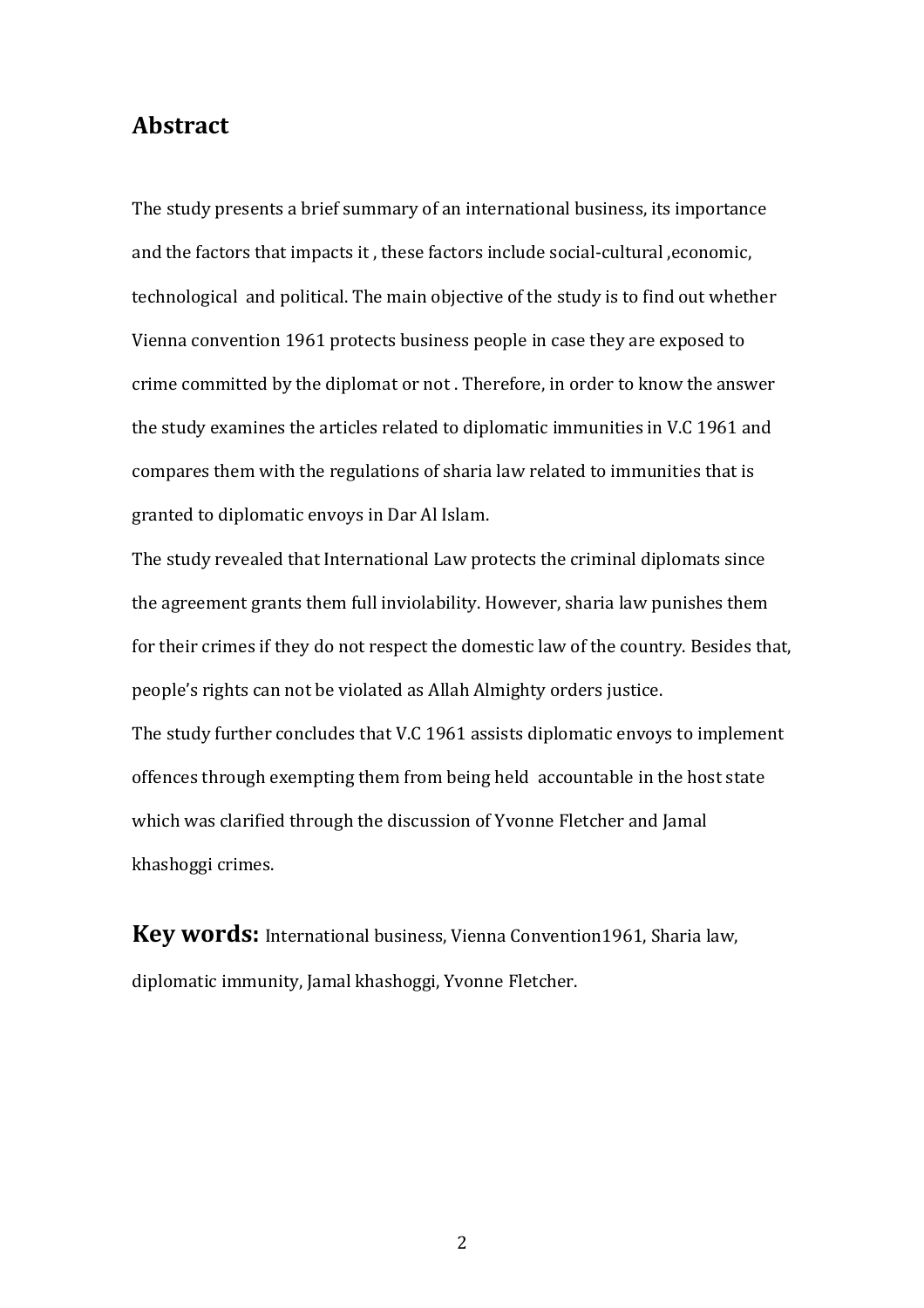# **Acknowledgment**

First of all, this study would not have been possible without the assistance of Allah and then to my father who has given me all the physical and moral support during my study. I would like to thank my supervisor Dr. Salami Ahmad for his advice, suggestions and encouragement. My appreciation also goes to Dr. Mahmoud khalf who inspired me the idea of this thesis. Finally, I thank all my friends for their encouragement and prayer for me.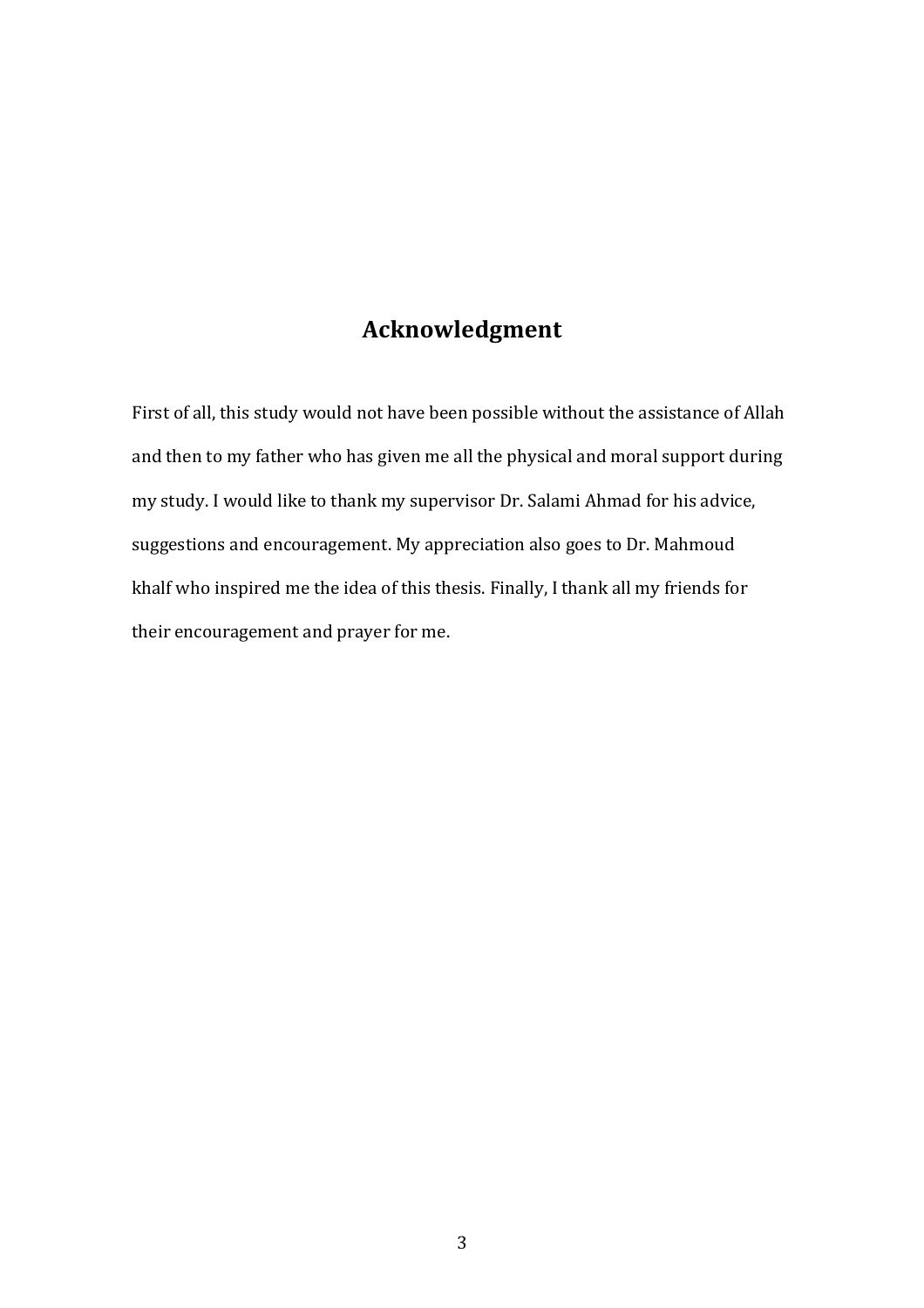# **Dedication**

To my parents, Khiria Ibrahim and Muhammed Muhammed

My brothers and sisters.

All human beings.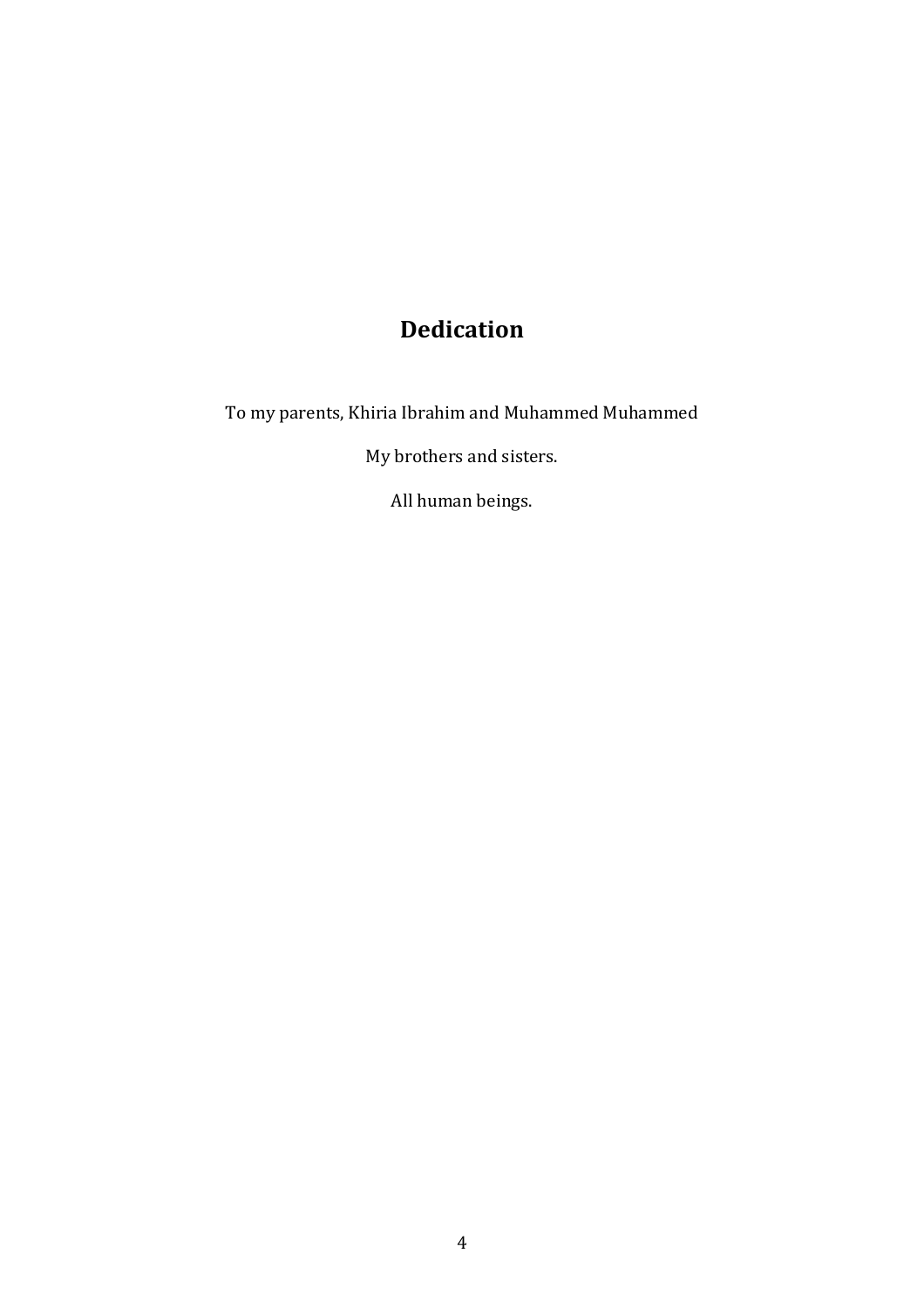# **Table of contents**

| 1.1 |                                                                |  |
|-----|----------------------------------------------------------------|--|
| 1.2 |                                                                |  |
| 1.3 |                                                                |  |
| 1.4 |                                                                |  |
| 1.5 |                                                                |  |
| 1.6 |                                                                |  |
|     |                                                                |  |
| 2.1 |                                                                |  |
| 2.2 |                                                                |  |
| 2.3 | The necessity and the significance of International business12 |  |
| 2.4 |                                                                |  |
|     |                                                                |  |
|     |                                                                |  |
|     |                                                                |  |
|     |                                                                |  |
| 2.5 |                                                                |  |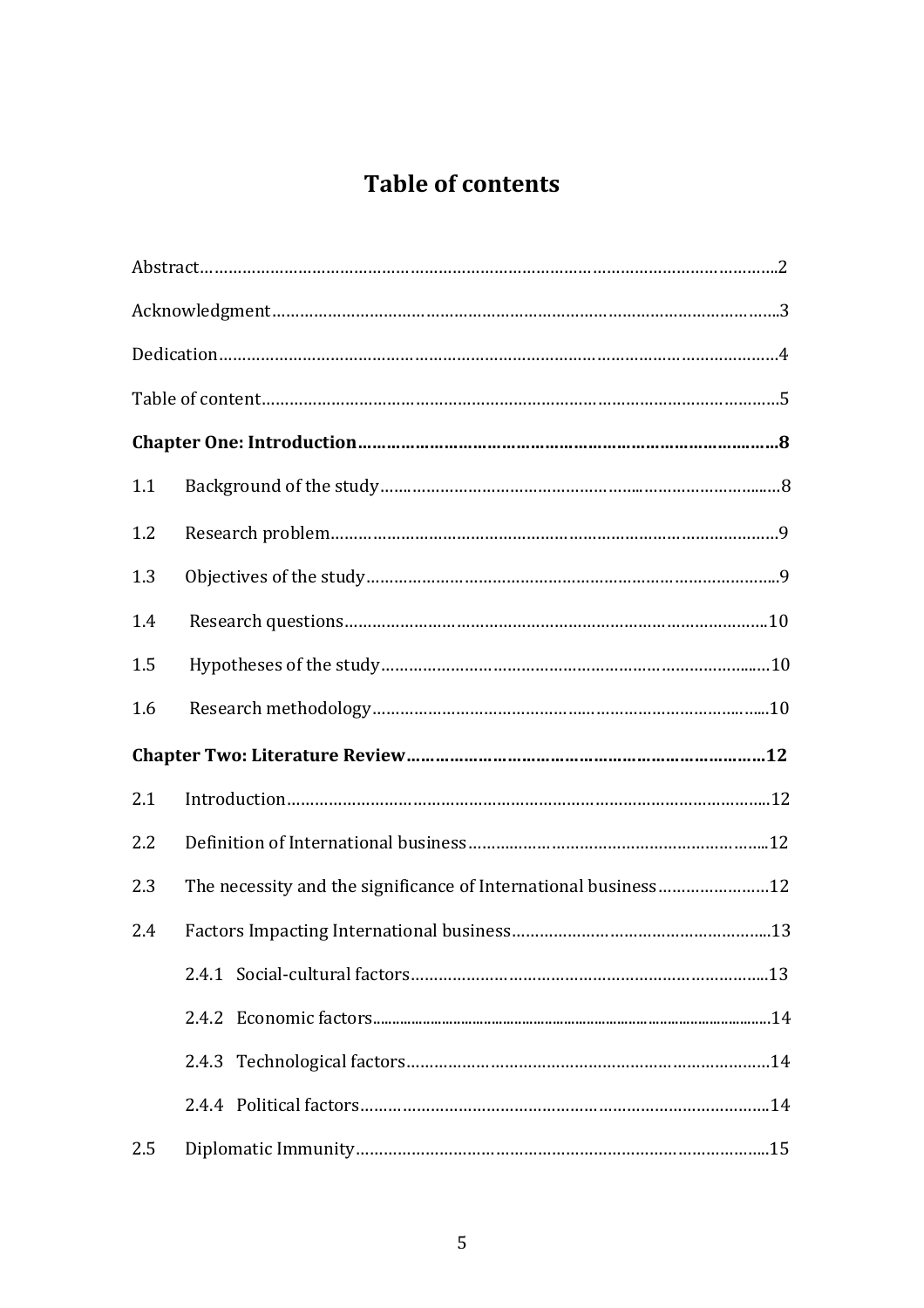| 2.6 |       |                                                                         |  |  |  |  |
|-----|-------|-------------------------------------------------------------------------|--|--|--|--|
|     |       | 2.6.1 Physical elements include: The invulnerability of headquarter of  |  |  |  |  |
|     |       |                                                                         |  |  |  |  |
|     |       |                                                                         |  |  |  |  |
|     |       | 2.6.3 The immunity of correspondences of diplomatic mission: Diplomatic |  |  |  |  |
|     |       |                                                                         |  |  |  |  |
|     |       | 2.6.4 Personal elements include: The personal immunity of diplomatic    |  |  |  |  |
|     |       |                                                                         |  |  |  |  |
| 2.7 |       |                                                                         |  |  |  |  |
| 2.8 |       |                                                                         |  |  |  |  |
|     |       |                                                                         |  |  |  |  |
|     |       |                                                                         |  |  |  |  |
|     |       |                                                                         |  |  |  |  |
| 2.9 |       |                                                                         |  |  |  |  |
|     |       |                                                                         |  |  |  |  |
|     |       |                                                                         |  |  |  |  |
|     |       | 2.9.3 The philosophical justification of immunities in Sharia Law25     |  |  |  |  |
|     |       |                                                                         |  |  |  |  |
|     |       |                                                                         |  |  |  |  |
|     |       |                                                                         |  |  |  |  |
|     |       |                                                                         |  |  |  |  |
|     | 2.9.8 |                                                                         |  |  |  |  |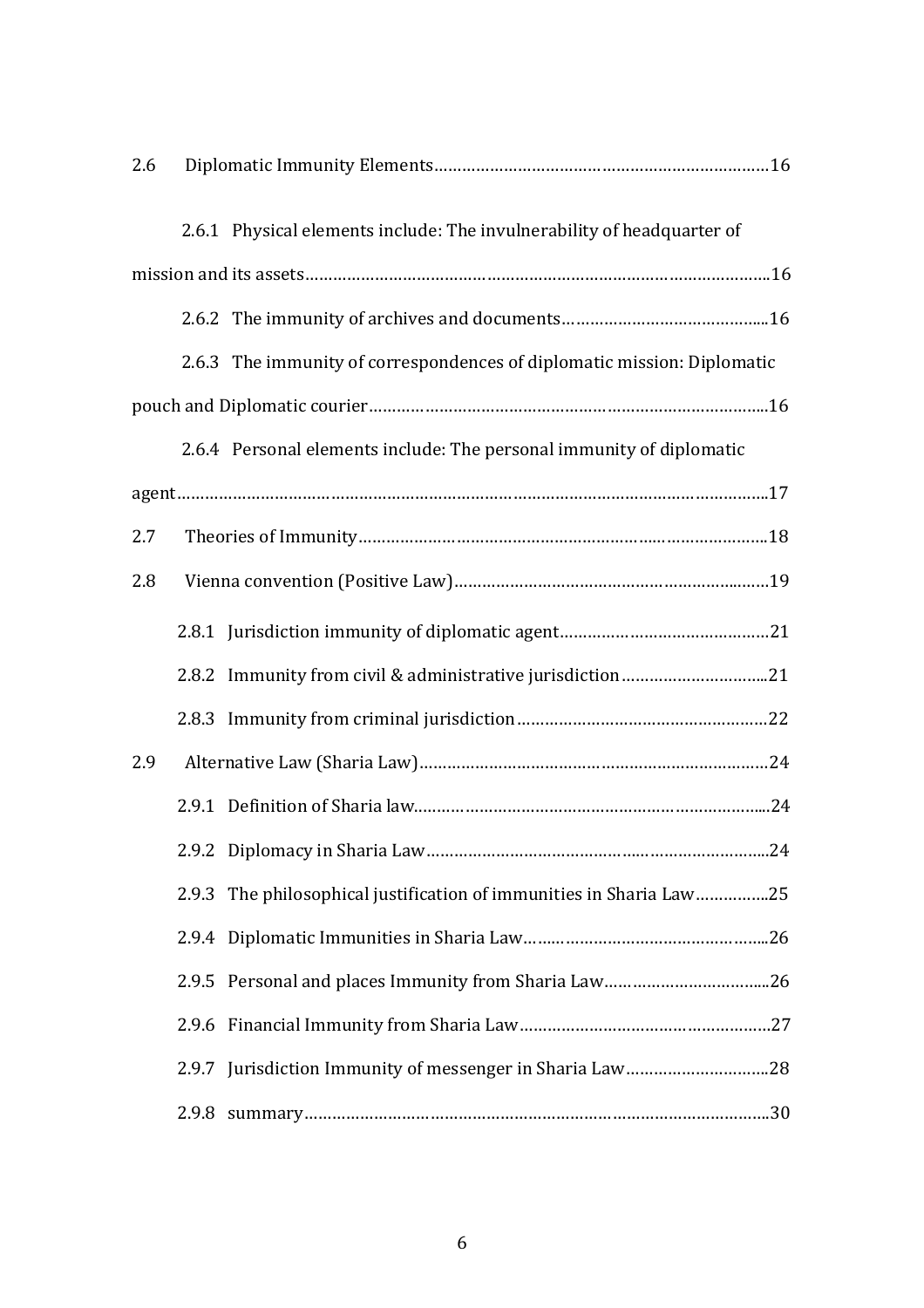| 3.1 |                                                                |  |  |  |  |
|-----|----------------------------------------------------------------|--|--|--|--|
| 3.2 | Similarities and differences between Sharia Law and V.C 196131 |  |  |  |  |
|     |                                                                |  |  |  |  |
|     |                                                                |  |  |  |  |
|     |                                                                |  |  |  |  |
| 3.3 |                                                                |  |  |  |  |
|     |                                                                |  |  |  |  |
|     |                                                                |  |  |  |  |
| 3.4 |                                                                |  |  |  |  |
| 3.5 |                                                                |  |  |  |  |
|     |                                                                |  |  |  |  |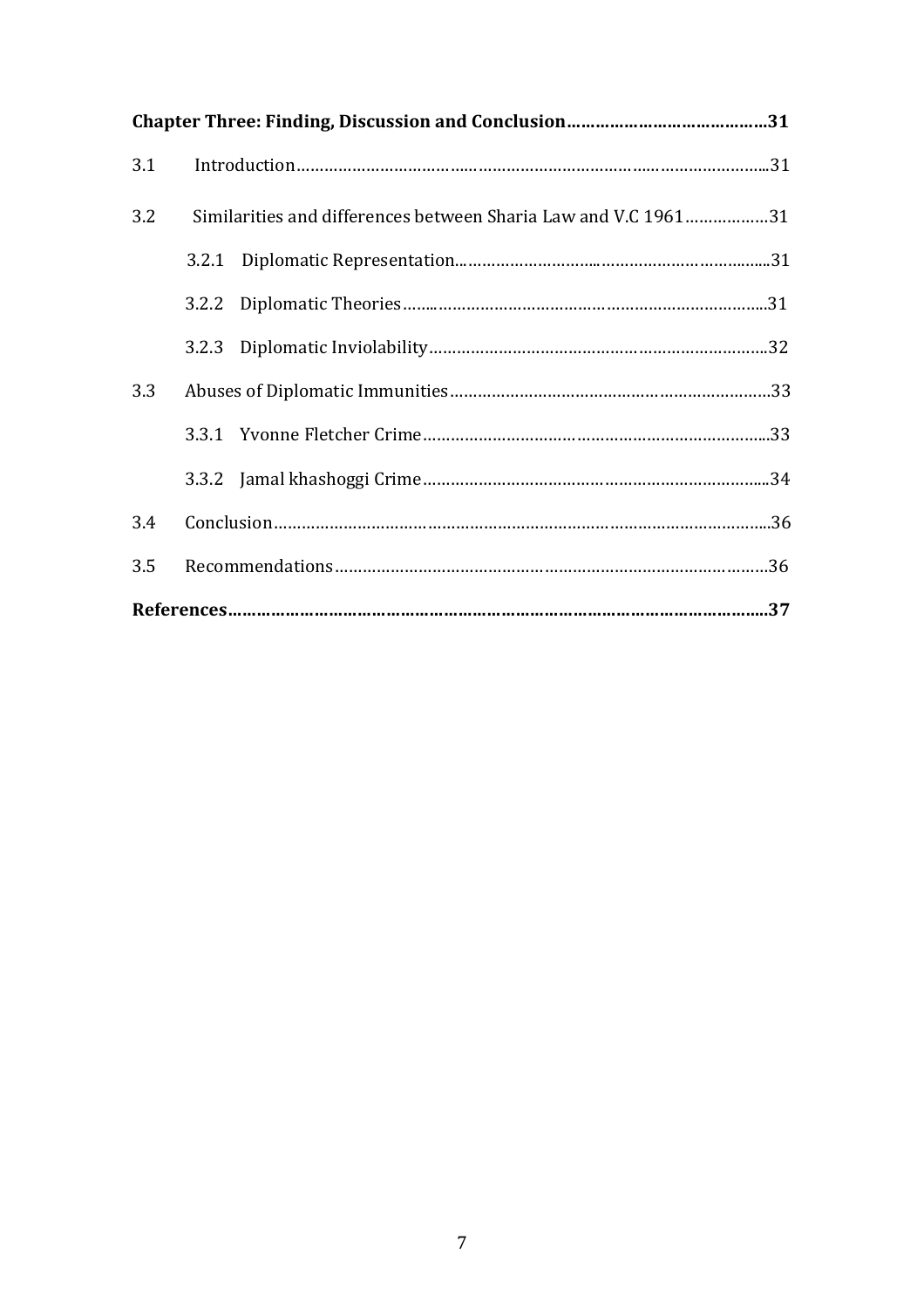# **CHAPTER ONE**

# **INTRODUCTION**

#### **1.1 Background of the study**

After more than a half century and since the states ratified Vienna Convention on Diplomatic Relations 1961 as an agreement determined and organized the relations between the states it clarified the rights and duties of diplomatic mission members in the host state. This international agreement allocates set of immunities and privileges to the diplomatic agents and their assets to assure that they are practicing their function comfortably. However, these immunities became a burden on the local authorities of the host states as result of misusing the diplomatic immunity from the diplomats due to the fact they did not adhere to the internal laws of the receiving states plus committing the violations starting with traffic fines to serious offences such as a murder.

The states found themselves bound to the agreement as it internationally acceptable even if the diplomats breached it. Some states cut off ties of diplomatic relations due to a reason of abusing the immunities which points out the insufficiency of Vienna convention on diplomatic relations 1961. Therefore, this study attempts to highlight on diplomatic immunity under the Positive law (V.C 1961) in comparison with Sharia law. In addition, to recognize how the immunity was exploited in committing Yvonne Fletcher and Jamal Khashoggi's crimes.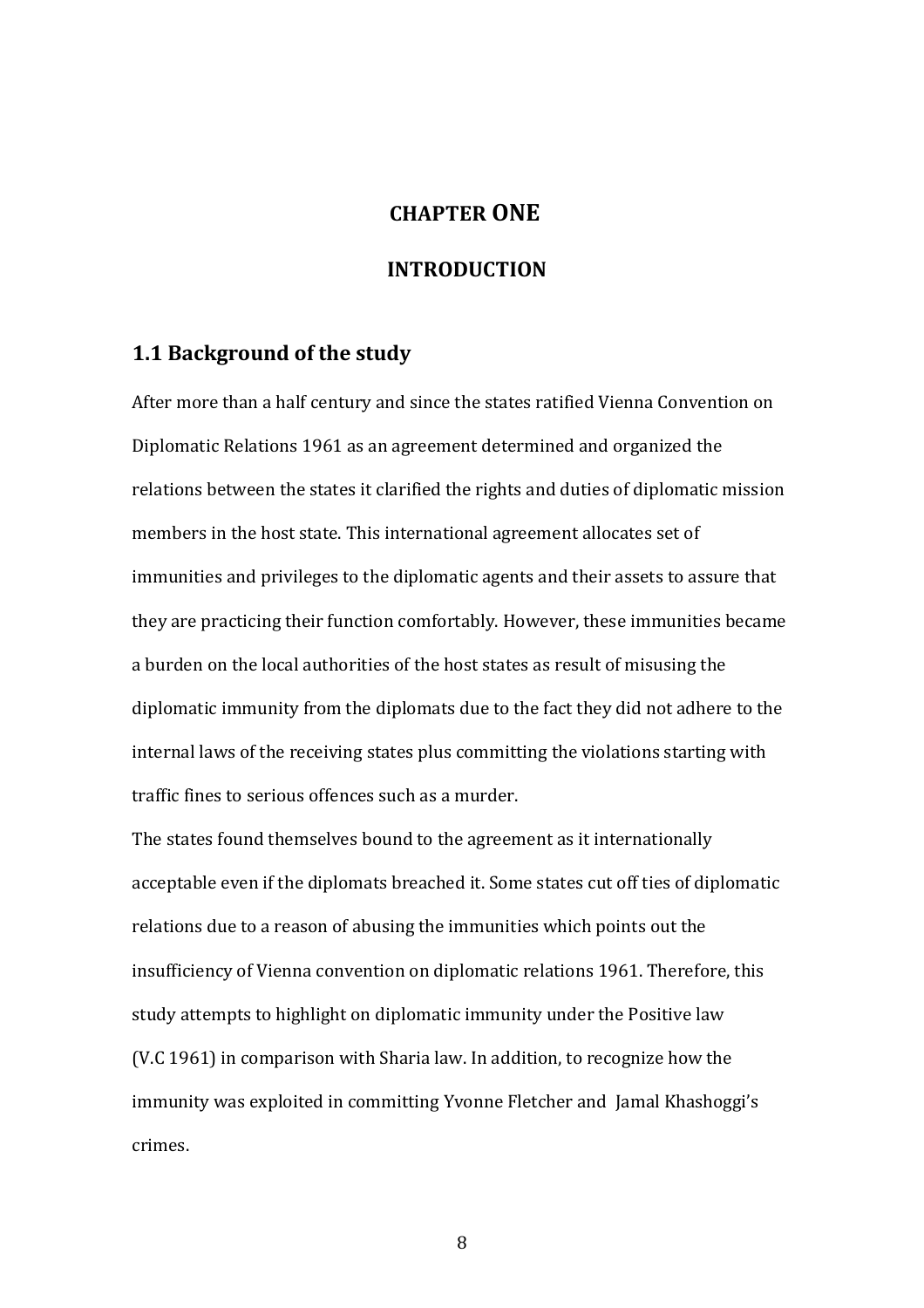### **1.2 Research Problem**

Vienna Convention on Diplomatic Relations 1961 granted plenty of immunities to diplomatic agents, including the immunity from criminal jurisdiction of the receiving state which is stipulated in Article 31 of the agreement. This immunity exempts the diplomats to not be subjected to the local courts of the receiving state if any crime is committed which leads many diplomatic agents to exploit the immunity to achieve their goals and personal greediness alongside their rulers' goals. Despite that the treaty includes the prosecution of diplomats at their states' courts there is nothing guarantees that these criminal diplomatic agents will receive any kind of prosecution in their state. In this world, politics and economy are closely related as international traders and investors can not be excluded from the diplomats' crime that could be committed against them. Hence, the importance of the study is to find a suitable solution to the problem that protects the criminal diplomatic agent from being accountable in the sending state which makes the criminals' offences repeated permanently.

# **1.3 Objectives of the study**

The objectives of the study are the following:

A\ Knowing the extent of protection of Vienna Convention 1961 to business people.

B\Highlighting on the differences related to diplomatic immunity between V.C 1961 and Sharia law.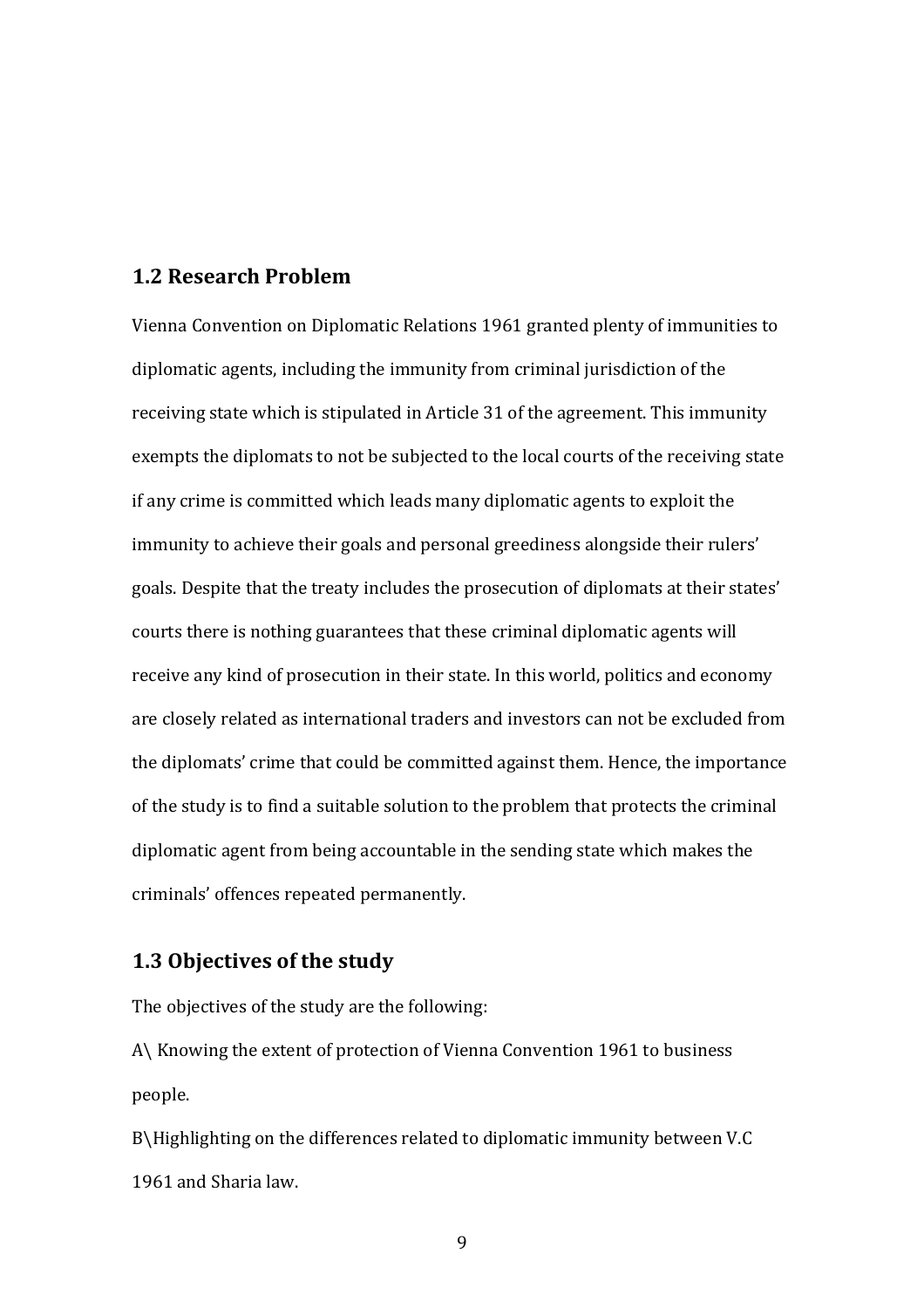C\Demonstrating the insufficiency of V.C 1961 articles related to diplomatic immunity.

D\ Clarifying the exploitation of jurisdiction immunity by diplomatic agents.

# **1.4 Research Questions**

In order to accomplish the study objectives, the study seeks to answer the following questions.

A\To what extent business people are protected when doing international business against a diplomatic immunity?

B\ Does Vienna Convention 1961protect criminals?

C\What is the differences between positive law and sharia law in terms of

diplomatic immunity of V.C 1961?

D\What role does article 31of V.C1961 play in exploitation the jurisdiction

Immunity by the diplomatic agent?

# **1.5 Hypothesis of the study**

This study includes three hypotheses: -

A\ positive law is similar to sharia law in protecting human rights.

B\Vienna convention does not protect human rights.

C\Sharia law is better than positive law.

# **1.6 Research Methodology**

The research will rely on secondary data collection to answer the research questions and meet the research objectives. According to kabir (2018) secondary data is information already collected by someone else. This kind of sources is found in books, records, Internet articles and collected by previous research .Besides that, researcher will adopt a comparative analysis methodology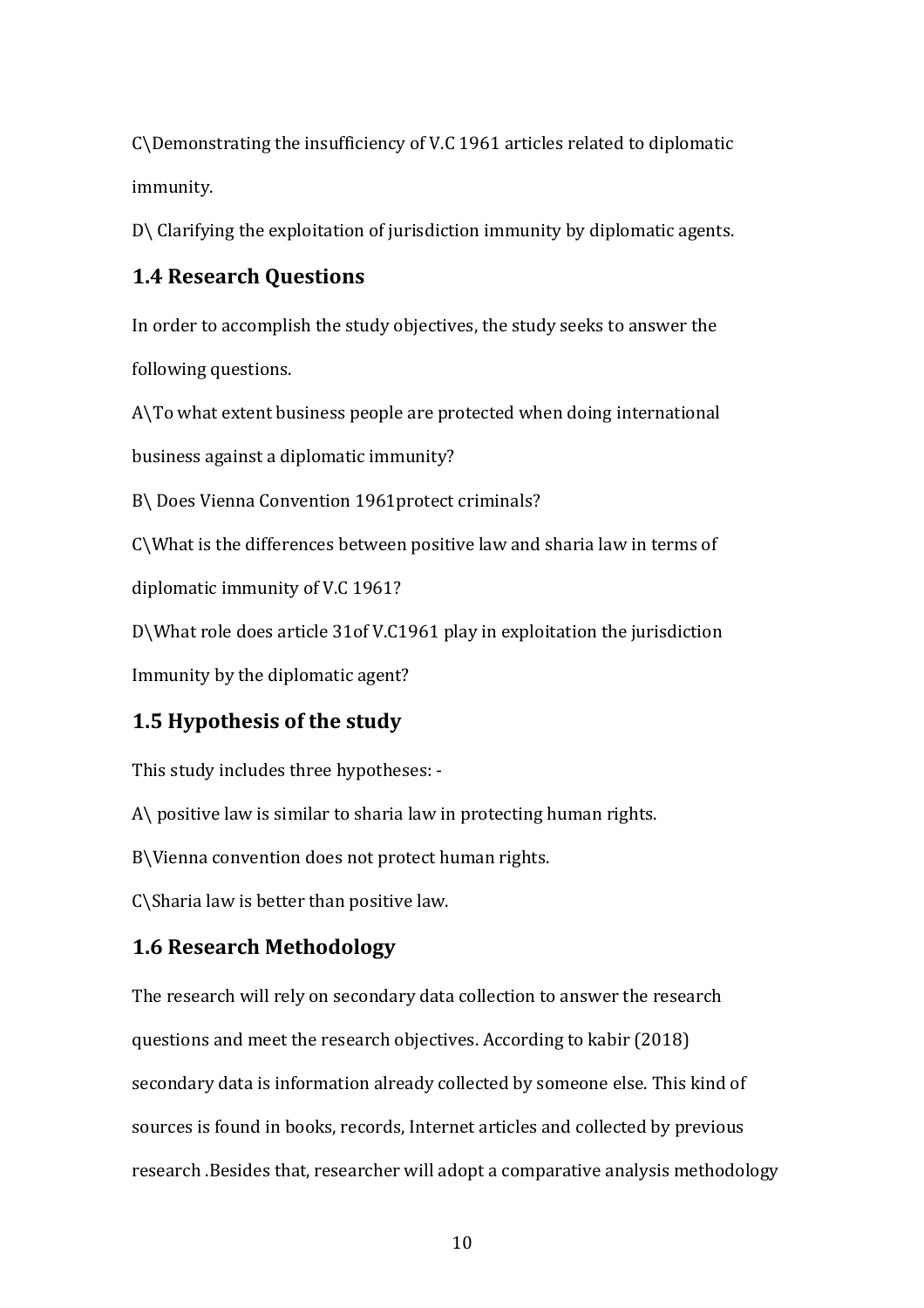to identify the similarities and differences of diplomatic immunity between positive law and sharia law. Moreover, using the historical methodology is beneficial to highlight on some events that happened previously which is related to the diplomatic immunity.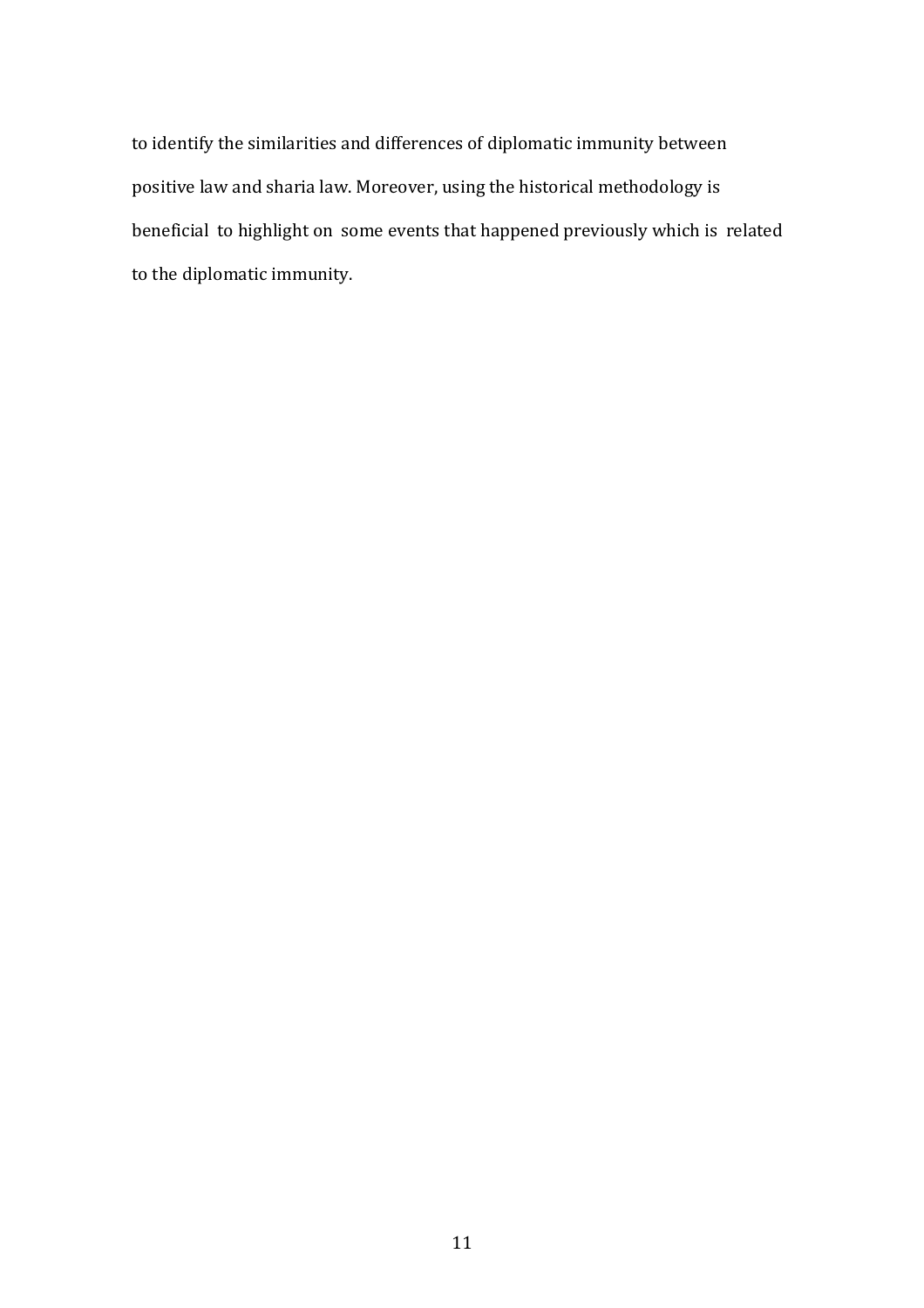#### **CHAPTER TWO**

# **LITERATURE REVIEW**

## **2.1 Introduction**

This chapter presents a literature review on the international business and the environmental factors that impacts the international business. The chapter also discusses the diplomatic immunity by focusing on jurisdiction immunity and how Vienna Convention 1961 deal with criminals in comparison with Sharia law.

# **2.2 Definition of International Business**

According to Carpenter, dunung (2012) International business or global business is a process whereby exchanging products and services between two or more countries. Other resources may include in the exchanges such as people and intellectual property. They also noted that international business has benefited from globalization in breaking economic barriers in the global market. Mittal (2012) states that international business is all across-border either private or governmental trade transaction.

### **2.3 The Necessity and Significance of International Business**

VIJAYASRI (2013) asserts that all countries around the world do not have selfsufficiency in terms of products and services that makes international business necessary for exchanging goods from one country to another. Petrol is good a example in this case, petroleum states export oil to non-petroleum states to import the finished manufactured products later.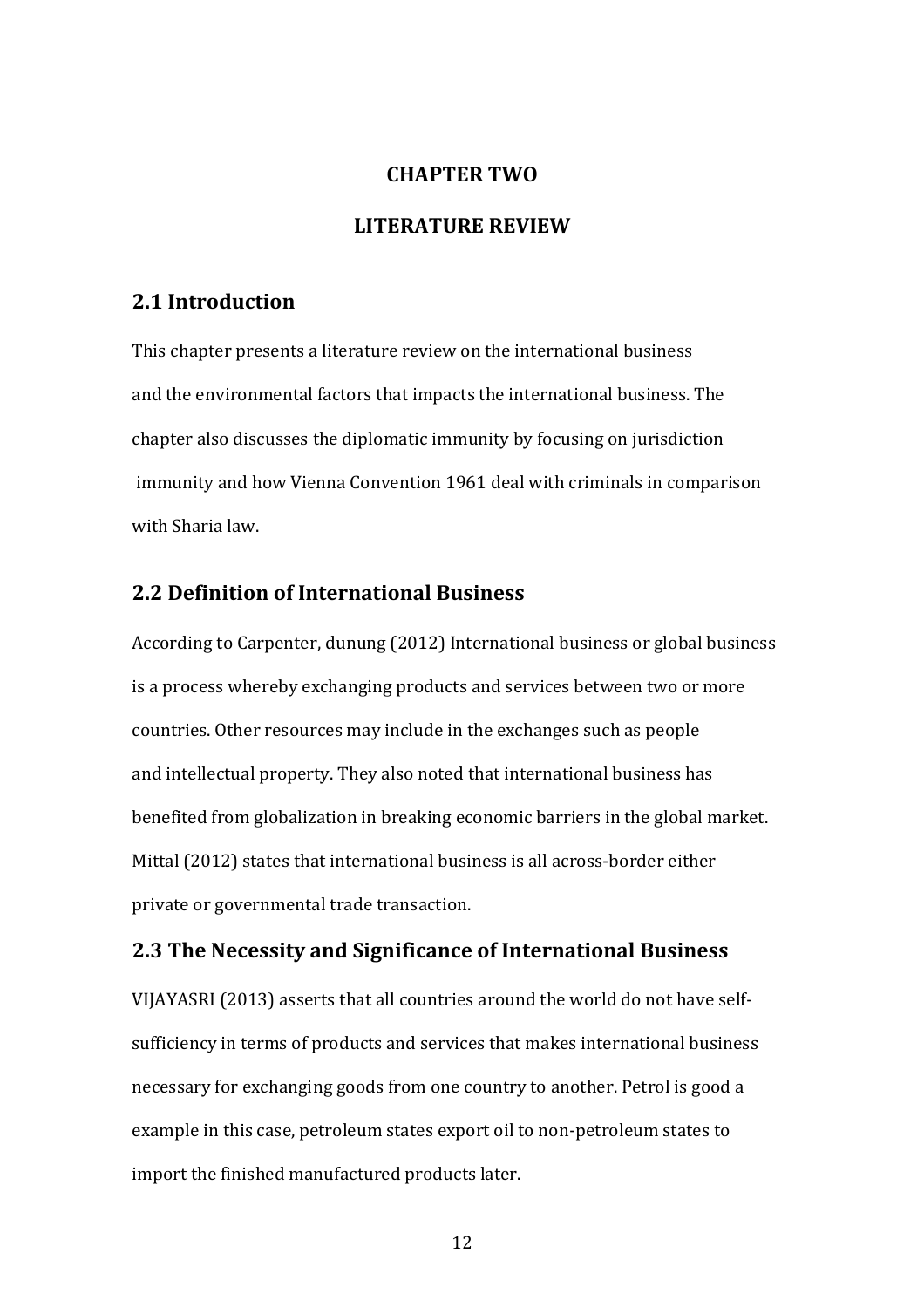According to VIJAYASRI (2013) specialty of international business is having raw materials and production elements assist countries to produce specific goods with a high efficiency and inexpensive price. An International business play an essential role in developing countries after opening up of the economy and liberalization of trade restrictions.

#### **2.4 Factors Impacting International Business**

There are more than one factor that impact international businesses and may represent many obstacles to businesses. According to Mittal(2012) organizations should have comprehensive knowledge about factors related to international market to avoid problems that may face businesses in the future. These external factors are social-cultural, economic, technological and political factors (NDUNGU, 2012).

# **2.4.1 Social-cultural factors**

In order to avoid difficulties globally in international business we need to adopt and accept different cultures( Katavic,2006). Cultural diversity influence on international business is very crucial as each country has different features to others. According to Mittal (2012) behaviors towards beliefs, time and accomplishments are elements that should be taken into consideration in the international business. Mittal (2012) also asserts that through recognizing the society and culture of any country, business management could guess the products will be produced to determine the success of the business.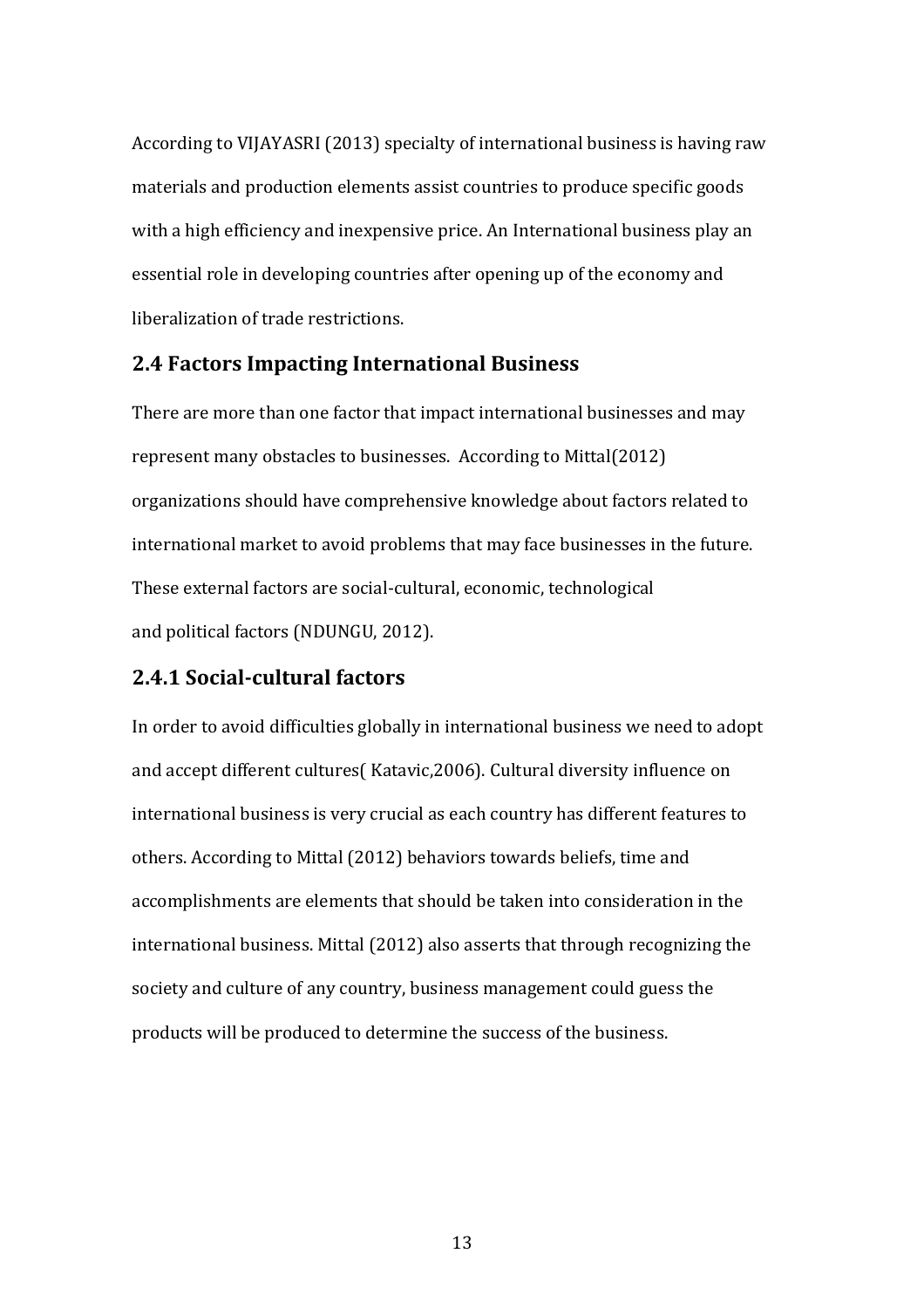### **2.4.2 Economic factors**

This factor gained great significance in international business. Countries with high income consumers give companies the opportunity to sell their goods for a high price since they can afford it which results in purchasing power existence. According to Mittal (2012) Inflation, unemployment rate, debt, poverty and income distributions are also factors that influence international businesses. Many agreements established in the second half of the last century after the world war II facilitate trade movement between nations by making it more liberalized such as General Agreement on Tariffs and Trade(GATT) and the Most Favored Nation (MFN) concept that brings the states to work together to reduce the obstacles. ( Mittal, 2012)

## **2.4.3 Technological factors**

Accelerated technological development forces companies to keep up with changes (Ndungu.2012). Communities are affected with technological changes and its demand in terms of production process, services and new goods (Mittal, 2012). According to NDUNGU (2012) the technological change assists the company with continuity. Porter(as cited in NDUNGU, 2012) states that the technological factor plays a vital role in competition between the companies globally.

# **2.4.4 Political factors**

Political factor has crucial effect on international businesses as a result of its sensitive relation between politics and economy. Multinational companies must study each country alone before starting their businesses due to the fact that countries have different regulations and policies (Mittal, 2012).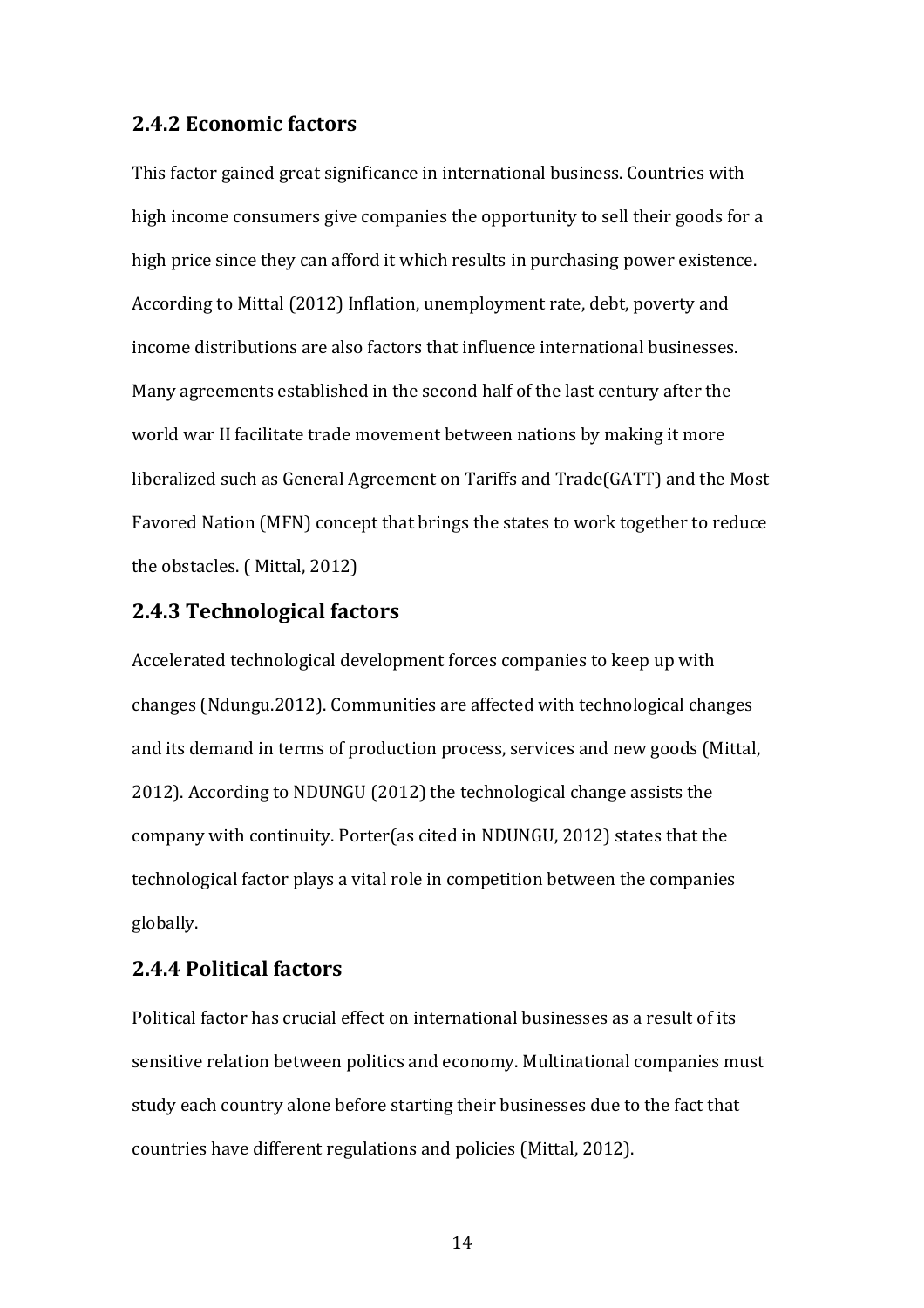According to Carpenter and Dunung (2012) the political system is a group of laws, principles and institutions related to a specific sort of government. Mittal (2012) In explaining the political systems asserts that there are various forms of systems such as parliamentary ( democracy) and dictatorship. Therefore, knowing the form of the governments is necessary in practicing business. Wars, diplomatic relations and economic sanctions lead to political and economic instability inside the countries which impacts the firms, and workplace. This thesis will concentrate on diplomatic relations as one of the problems that may influence international businesses, especially if a criminal offense occurs. For instance, is it possible to sue a diplomat with diplomatic immunity, and what is the evidence based on the Vienna convention 1961 if a collision and conflict of views happened between a diplomat and an international trader and the first committed a criminal offense against the trader?

# **2.5 Diplomatic Immunity**

According to Webster's dictionary law (1996) diplomatic immunity is "immunity from taxes or prosecution granted to diplomat"(p.234). The United states department of state office of foreign mission, states that diplomatic immunity is to not undergo the diplomat to the jurisdiction domestic courts of host states, which is a principle of international law. Goossens (n.d) confirms that diplomatic immunity is convention between governments that guarantees the protection of diplomats in the receiving state. Diplomatic immunity and privileges are considered as a waiver of part of Sovereignty from state to another state to guarantee the implementation of the diplomatic missions tasks smoothly without complication (khalaf, 2013).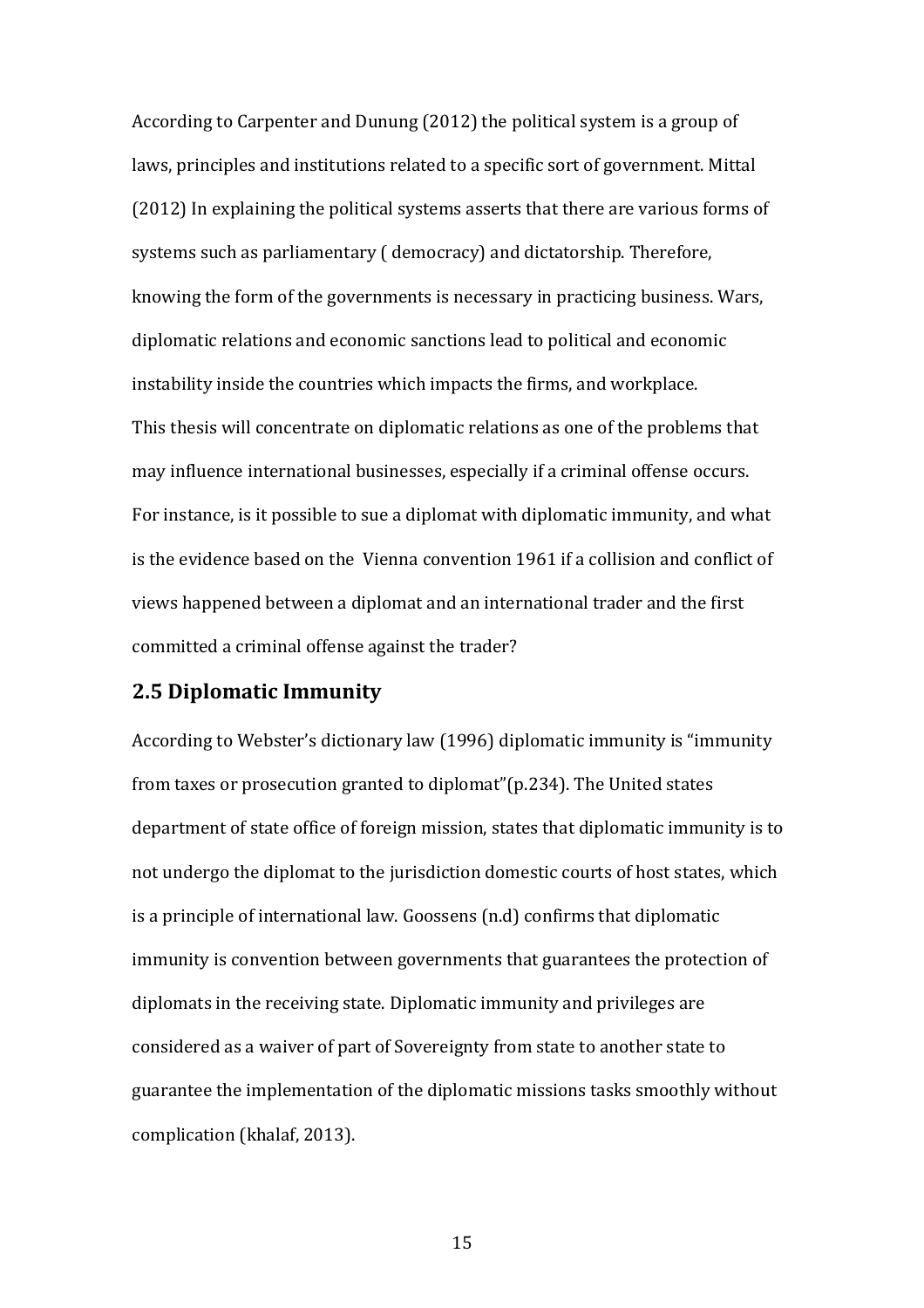#### **2.6 Diplomatic Immunity Elements**

Diplomatic immunity includes physical and personnel elements of diplomatic mission in which both are connected to each other.

**2.6.1 Physical elements include**: **The invulnerability of headquarter of mission and its assets.** According to (Article 22) of V.C 1961**,** this immunity covers all the diplomatic mission places including their lands whether owned or rented by the sending state. The receiving state is also prevented from entering or inspecting the diplomatic mission until they get prior permission from the head of the mission Besides that, the assets include the furniture, transportation, bank accounts and other things must not be seized and confiscated for any executive action Moreover, the receiving state should take the appropriate procedures to protect a diplomatic mission.

**2.6.2 The immunity of archives and documents.** Although this immunity has been Mentioned in article (22) with the assets. Vienna convention 1961 allocated article (24) that Stated " The archives and documents of the mission shall be Inviolable at any time and whenever they may be "(United nation). This exception happens to maintain the documents and archives from any confiscation in case of diplomatic relations' severance between two states.

**2.6.3 The immunity of correspondences of diplomatic mission: Diplomatic pouch and Diplomatic courier.** Vienna Convention 1961 in article 27 (3,4) adopts that diplomatic pouch shall not be seized or opened. On the other hand, diplomatic pouch should only contain diplomatic documents that are intended for official use and the external visible mark existence is also important to indicate the status of diplomatic pouch. Khalf (2013) infers that respecting the inviolability of diplomatic pouch enhances the interests between the receiving and sending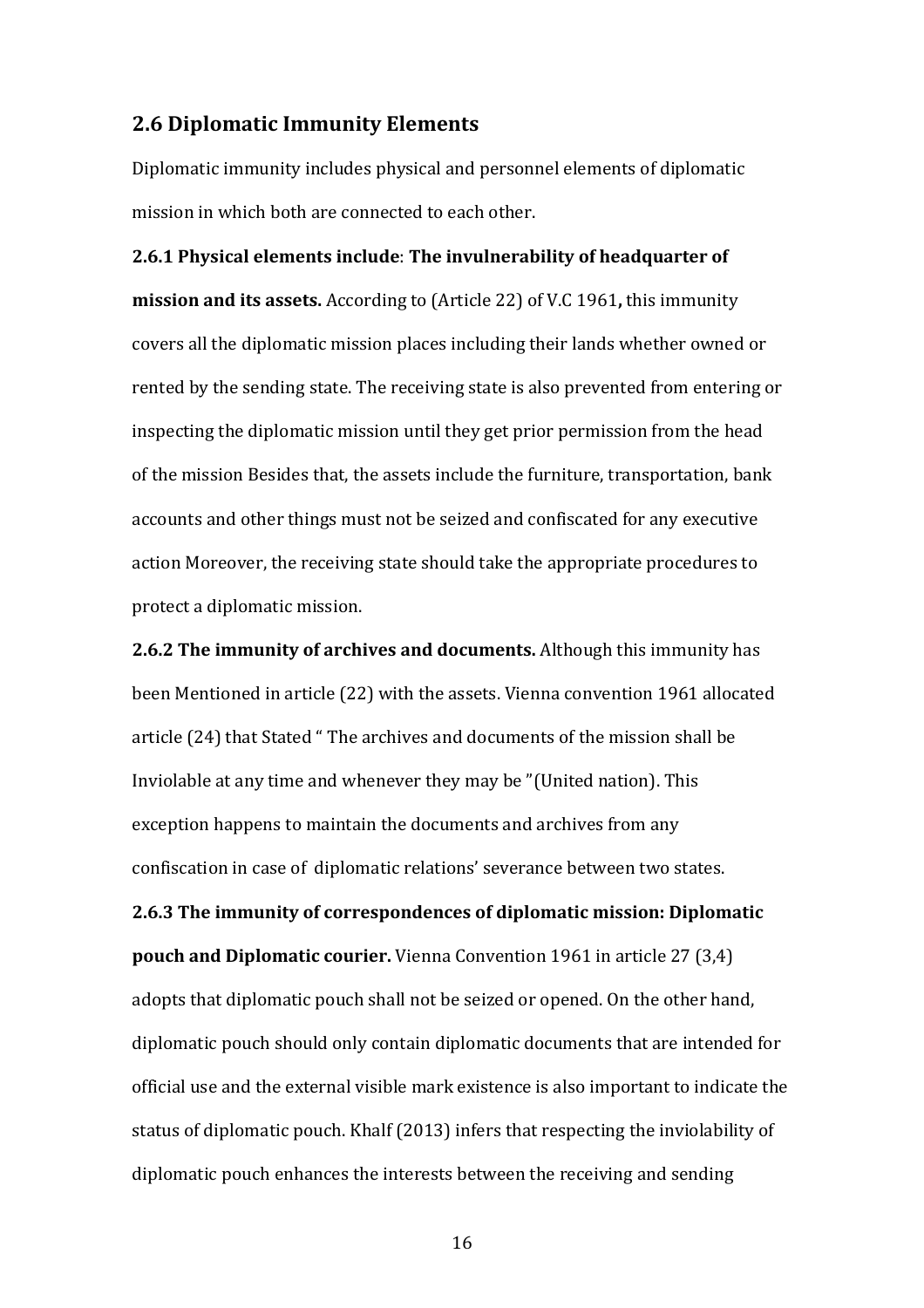state, which leads to start using the reciprocity principle. According to Husain (2012) diplomatic courier has civil and jurisdiction immunity. This immunity reinforced by V.C 1961 Article 27(5) that states " The diplomatic courier, who shall be provided with an official document indicating his status and the number of packages constituting the diplomatic bag, shall be protected by the receiving state in performance of his functions. He shall enjoy person inviolability and shall not be liable to any form of arrest or detention"(United nation). In addition, the messenger enjoys the immunity when passing through a third state which is approved by V.C 1961, in Article 40(3).

# **2.6.4 Personal elements include**: **The personal immunity of diplomatic**

**agent.** Personal immunity of diplomatic agent is considered as the basis that derives from the various immunities and diplomatic privileges to preserve the dignity of the diplomatic agents and the dignity of their state (Husain 2012). Vienna Convention stipulates that diplomats enjoy full immunity comprehensive jurisdiction immunity, either criminal, administrative or civil. The receiving state must respect them and do not subject the diplomat to any procedures such as an arrest or detention whereby taking all reasonable means to protect the diplomat from any attack that may face them from citizens, foreign residents or non-residents in the receiving state. This immunity is related to a diplomatic agent which includes the residences of the ambassador and the diplomatic mission members without concentrating on whether it is owned by the sending state or not (Khalf 2013). According to Vienna Convention 1961, Article (30,2) documents and money enjoy the immunity as stated in the agreement " His papers, correspondence and, except as provided in paragraph 3 of article 31, his property,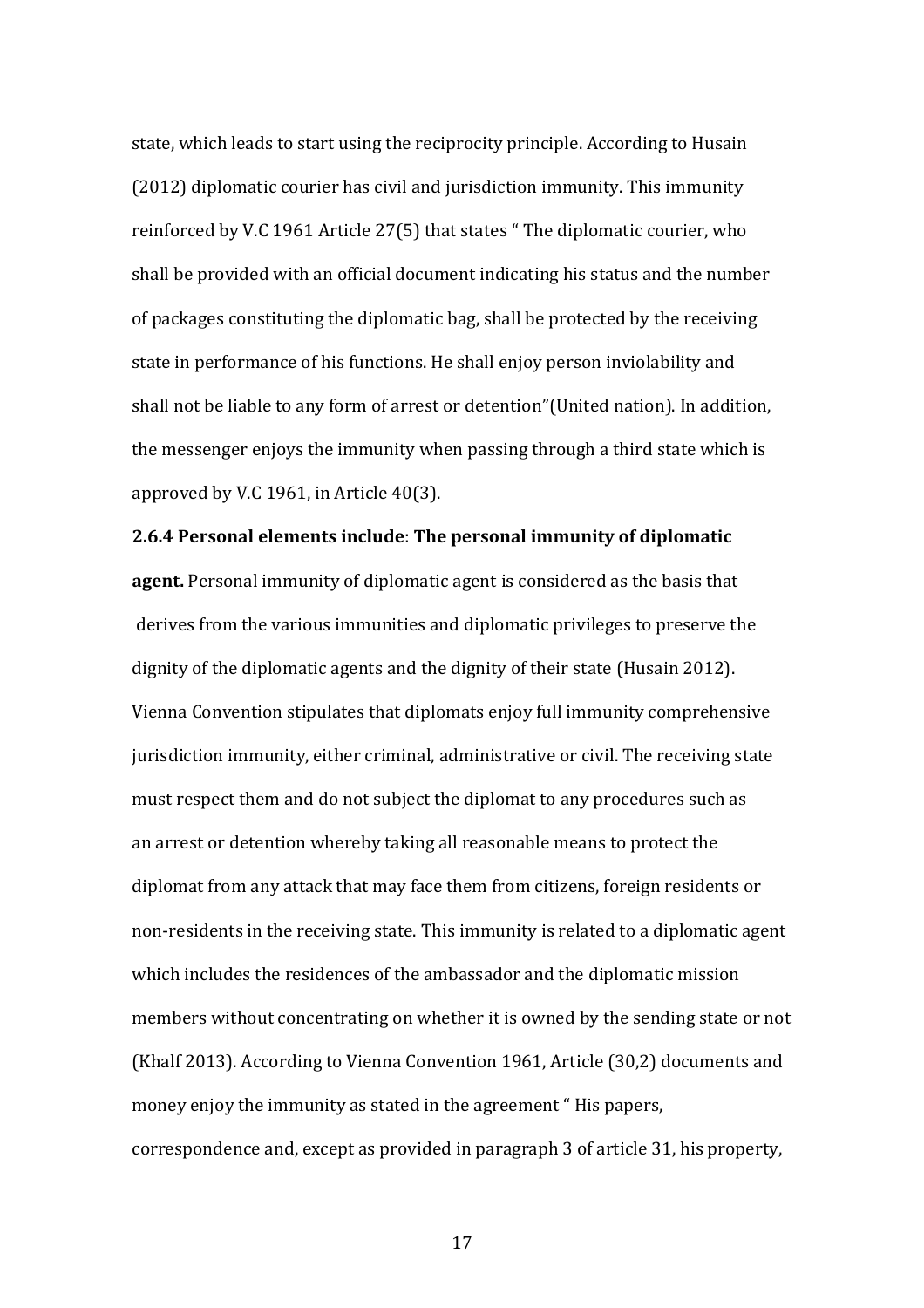shall likewise enjoy inviolability"( United nation). All these immunities that diplomats and properties enjoy have philosophical justifications. (khalf 2013) defines the philosophical justification as principles ruled the development diplomatic theory and practice, justifies various diplomatic duties in the receiving state, protects diplomats from the state and assists them to practice their tasks.

#### **2.7 Theories of Immunity**

There are many theories devoted to diplomatic privileges and immunities (Husain 2012). However (Goossen) states that three theories exist yet and accepted today. The first is called the " representative theory" this is an ancient theory goes back to the middle ages and the appearance of the empires( absolute monarchy regimes). The philosophy of theory considered the relations between the states as personal relationships among the absolute kings. The representative theory debates that the diplomatic envoy represents and embodies the kings themselves. Therefore, the diplomat shall be treated respectfully due to the fact that any mistreatment is kings' insulting (khalf 2013).

The second theory is Ex-territoriality. The most important theory that justifies the diplomatic immunity and privileges established in the 17th and the beginning of 18th century (Husain 2012). The theory supposed that the diplomat represents the ruler of their state, hence the receiving state shall treat them as they still reside in their territory. According to Goossen (n.d) the theory extracts two things. First, the diplomatic missions are inside the sending state not in the receiving state. Secondly, the diplomat is not subjected to the receiving state local laws as they are in the sending state not in the receiving state. (khalaf 2013) asserts that this theory is outdated, but it stills works and the diplomats practice it for the gain that distinguishes them from others.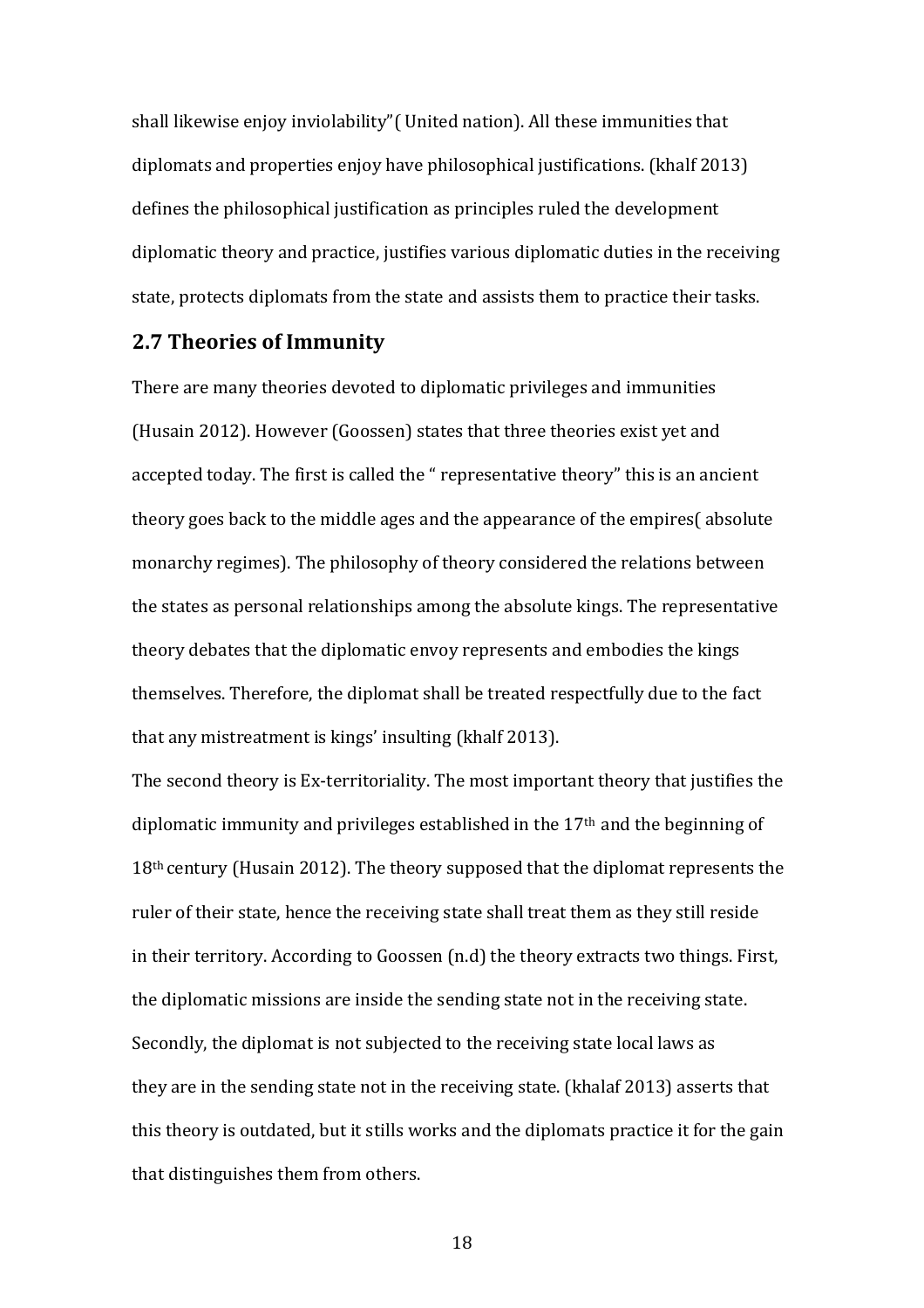Finally, the theory of functional necessity is the most relevant theory in recent century. After the emergence of tens of the modern countries and evolution of diplomatic practice after the first and second world wars, the necessity of this theory has increased to gain important and essential position in the current diplomatic dealings. The theory confirms that the diplomat must enjoy immunity to perform their functions freely, peacefully and tranquility and far from any unwelcome interventions by the receiving state. Functional necessity theory obtained huge popularity between the countries. Vienna Convention reinforced it in its preamble that stated " realizing that the purpose of such privileges and immunities is not to benefit individuals but to ensure the efficient performance of the functions of diplomatic missions as representing states…"(khalf 2013).

#### **2.8 Vienna Convention (Positive Law)**

Vienna convention on diplomatic relations, is a set of organized legal rules to establish diplomatic relations at a permanent level of missions between the states and to organize, practice the functions of missions, protects and facilitates the set up of missions with headquarters through a big number of facilitation, privileges and immunities (khalf 2008). According to (khalaf 2008) Vienna convention on diplomatic relations were established on 18th of April 1961, the treaty was emanated as a reaction to the international situation during the second world war, after the devastation, physical and human losses caused by the war which led to deteriorate international relations and change in the former international community. Vienna convention is a result of many drafts put together by the international law commission. From the  $2<sup>nd</sup>$  of march to 14th of April an international diplomatic conference was held in Vienna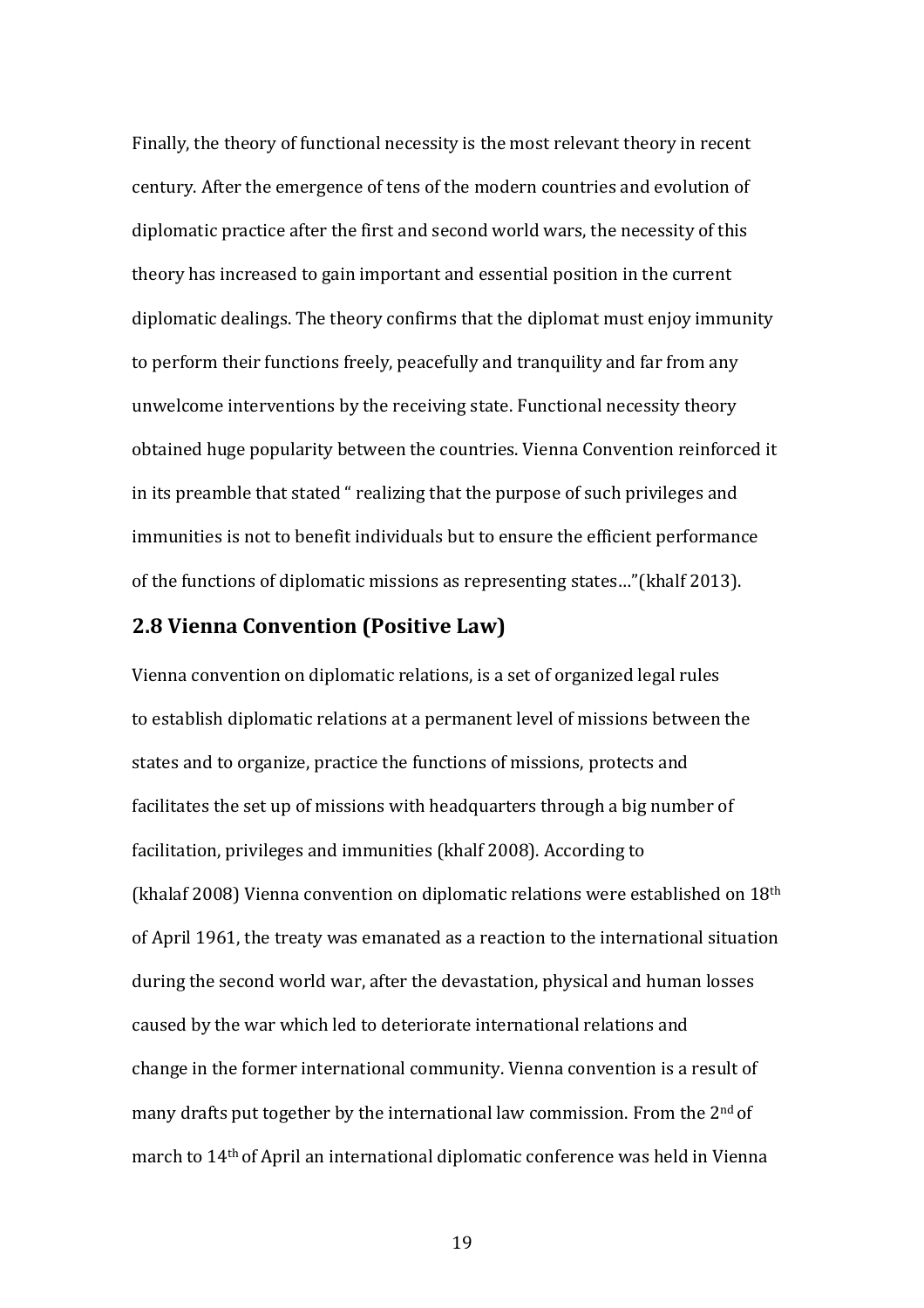which was attended by 81 countries that gave votes to sign the Vienna convention on 18th of April 1961.Most of legal rules were basically customary rules, in which some of them were codified in Vienna conference 1815 to classify the diplomats and the precedence between them and complemented by Aix-la chapelle 1818 protocol (Khalf 2013). Vienna convention 1961 is the most important contemporary international document that includes all rules that governed the relations between the states (Husain 2012). (Gosson) states that Vienna Convention on diplomatic relations 1961 contains 53 articles and asserts that the articles on diplomatic immunity are clear, relatively easy and well organized to understand by commoner. (khalf 2008) affirms that Vienna convention 1961 devoted a large space of articles to the immunities and privileges approximately 27 articles. These immunities and privileges were given to the states with sovereignty equally. The treaty separates between the physical class that comprises the buildings and assets used by diplomats and the human class comprising the head of mission, administrators, technicians and users alongside their families and servants. (khalf 2008) defines the diplomatic immunities as "a set of international organized legal rules binding to countries and these rules have to be executed fully on the permanent diplomatic mission with their human force and materialistic things "(p.124). Wherefore, the host state categorically obliged to protect the diplomatic immunities holders from risks in the receiving state. Despite some states look at the diplomatic immunity as "Negative duty" since it prevents them from practicing their jurisdiction authority on their territory. Yet, the treaty shows the receiving state how to behave if the diplomats breaches their immunities as it is mentioned in Vienna convention 1961 article (9) that state " The receiving state must at any time and without having to explain its decision, notify the sending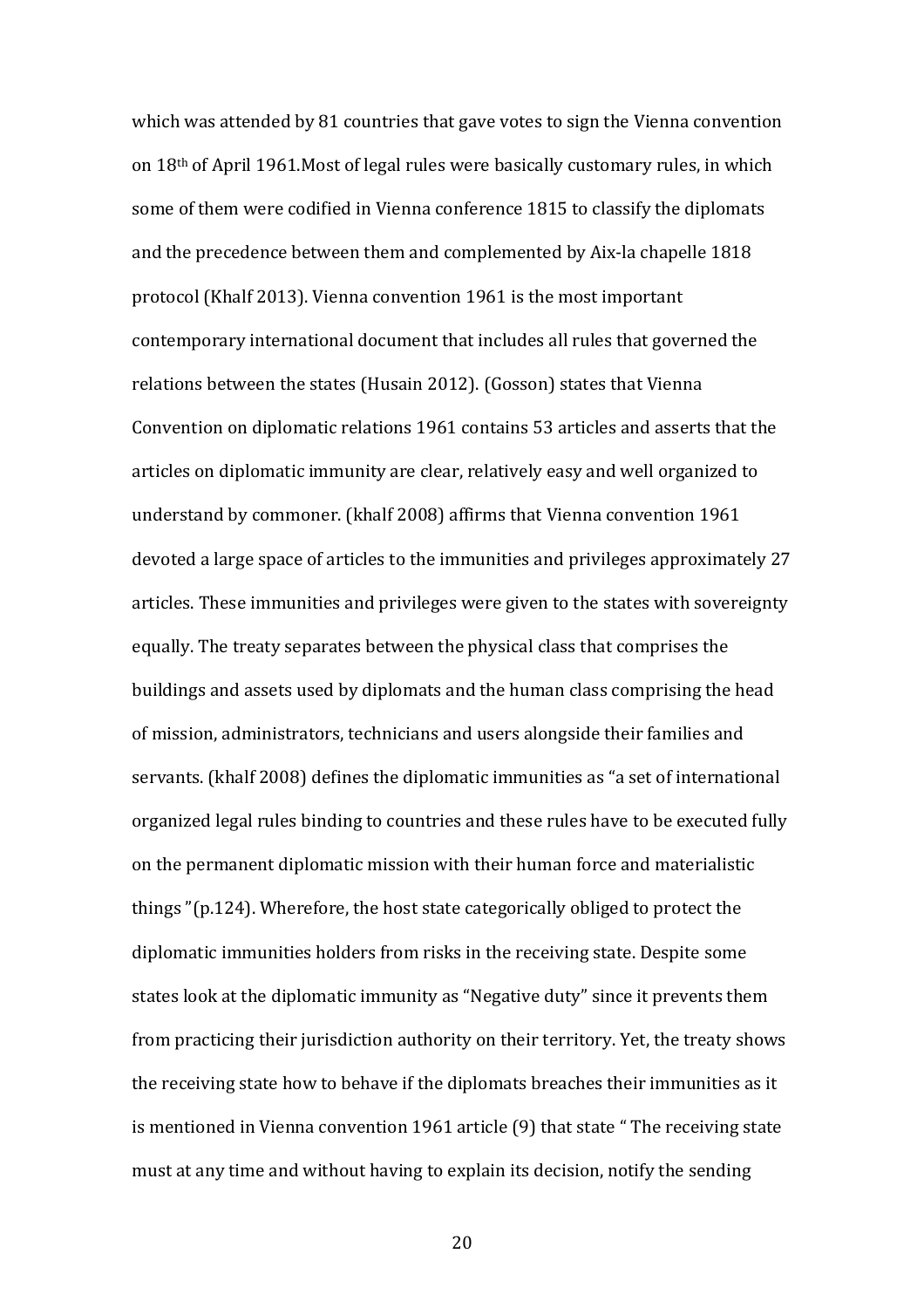state that the head of mission or any member of the diplomatic staff of the mission is persona non grata or that any other member of the staff of the mission is not acceptable. In any such case, the sending state shall, as appropriate, either recall the person concerned or terminate his functions with the mission. A person may be declared non grata or not acceptable before arriving in the territory of the receiving state"(United nation).

## **2.8.1 Jurisdiction immunity of diplomatic agent**

#### **2.8.2 Immunity from civil & administrative jurisdiction.**

According to (Goossen) that diplomatic envoy has the right to enjoy inviolability from the civil and administrative jurisdiction of the receiving state. Firstly, the administrative inviolability is related to traffic accidents, public security and traffic violations. Nonetheless, the diplomat should respect the national laws of the receiving state and do not exploit the immunity by breaking the law. The only reason of this immunity is to prevent paying fines and not subject the diplomats to the domestic courts in the receiving state. Secondly, the civil immunity is the basic principle that has the same immunities like the others since it is necessary not to let the local authority intervene the diplomat's tasks. However, Vienna Vienna Convention 1961 put exceptions related to civil immunity contrast with criminal immunity. These exemptions are the following: A) possessed private real estate, in such case, properties are not covered by the immunity since it is considered as a personal investment for the diplomat and not for the sending state which was indicated in article 31(1,a) of Vienna Convention 1961 " A real action relating to private immovable property situated in the territory of the receiving state, unless he holds it on behalf of the sending state for the purposes of the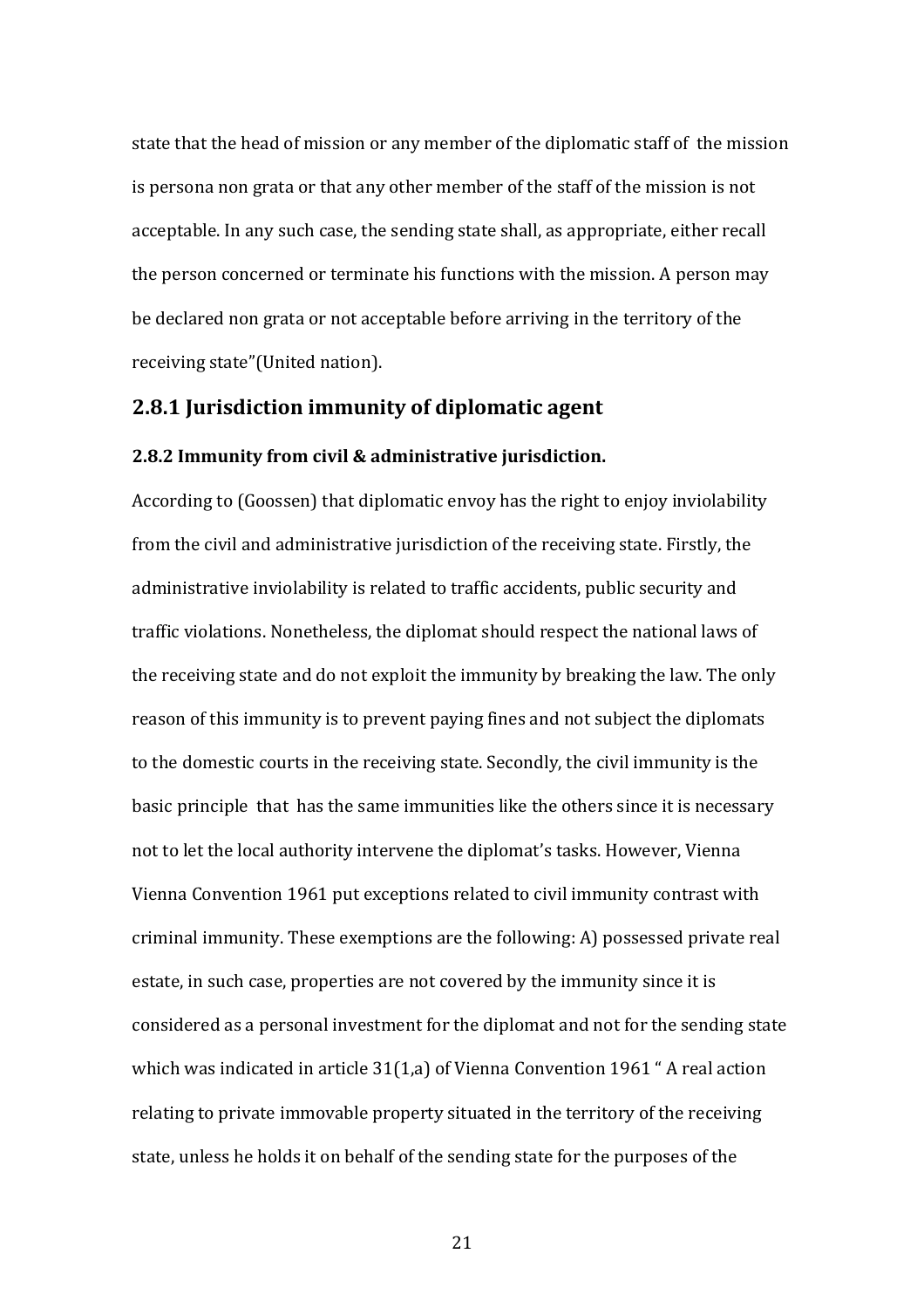mission"(Khalf 2013). B) The existence of a cause is related to succession and the diplomatic envoy is a part of either as an heir or executor, which is also mentioned in V.C 1961 article 31(1,b) " An action relating to succession in which the diplomatic agent is involved as executor, administrator, heir or legatee as a private person and not on behalf of the sending state".

C) practicing any professional or commercial activities that has nothing in common with the official duties of diplomats, and that was approved in V.C 1961, article 31(1)(c) " An action relating to any professional or commercial activity exercised by the diplomatic agent in the receiving state outside his official functions" (khalf 2013).

#### **2.8.3 Immunity from criminal jurisdiction**

Criminal immunity is a manifestation of personal inviolability of a diplomatic agent. This immunity imposes the various state authorities to not expose a diplomat and his residence by any form to ensure full independence and respect the state he represents (Husain 2012).

Immunity from criminal jurisdiction is considered as an absolute immunity, the receiving state is banned from suing the diplomatic agent for their crimes whatever the misdemeanor is as the diplomat has full exemptions from presence in the local courts of the host state, and this what Vienna convention 1961 asserted in article 31(1) " A diplomatic agent shall enjoy immunity from the criminal jurisdiction of the receiving state…"(khalf 2008).

Fiore suggests to except a diplomatic agent from the domestic jurisdiction courts of the receiving state when the acts are related to a diplomatic agent's functions and punish them for acts related to special nature. However, his opinion was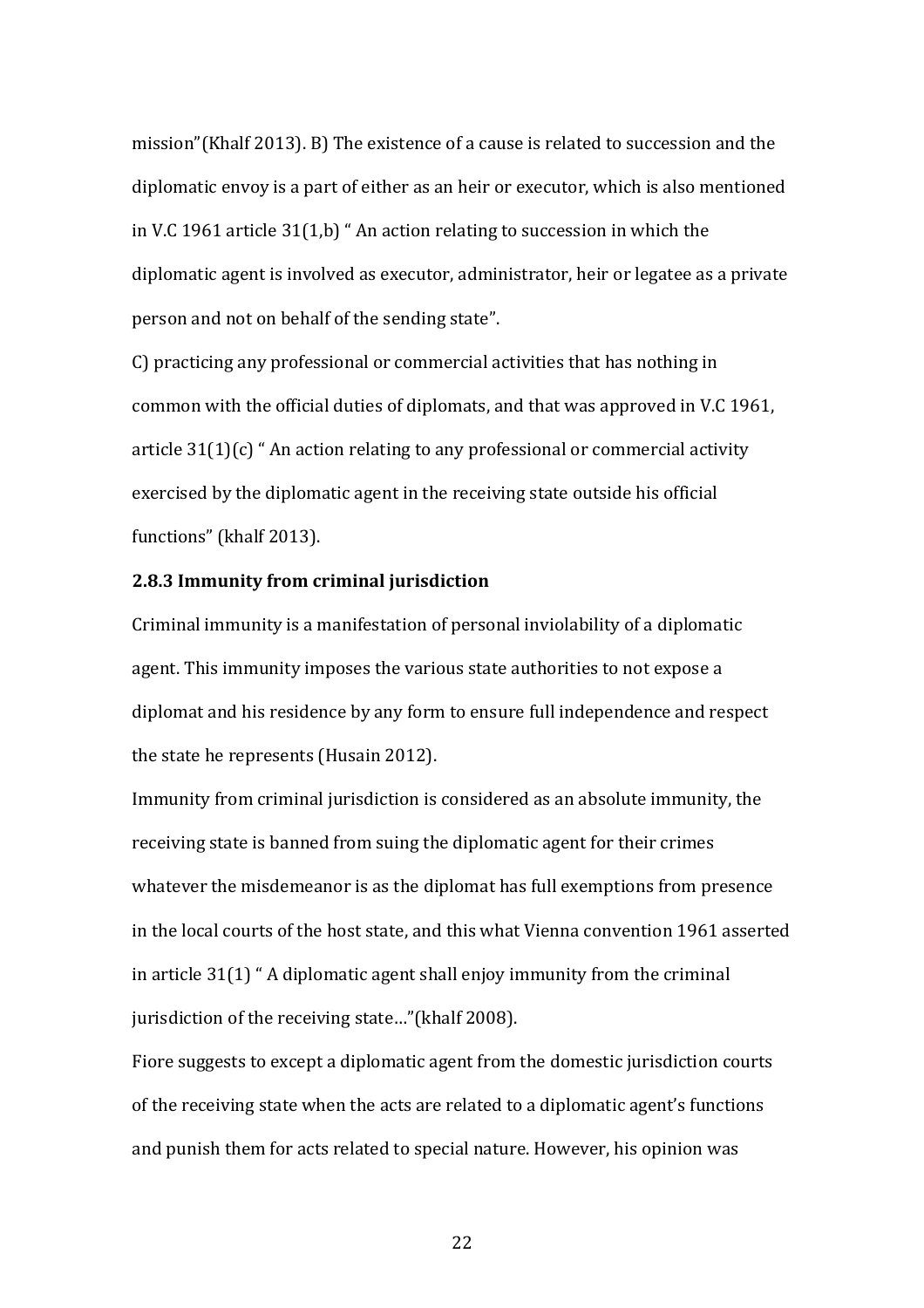rejected from the jurists as local authorities would decide whether the crime is serious or not (Husain 2012).

According to (Goossen) diplomatic agents are not subjected to the local courts of the receiving state because they have an absolute inviolability, especially in cases related to criminal issues since it is an essential principle in the customary international law. This was confirmed by most jurists as the various international law affirms this legal rules in article (12) of draft international law institute in 1895 and article (11) of the same draft in 1929 and in addition to article (19) of Havana treaty and article (19) of Harvard Law School and Finally article (31) of Vienna Convention on diplomatic relations 1961.

Vienna convention attributed the prosecution and the punishment responsibility of diplomatic agent to the law of his country as it is mentioned in article 31(4) which states " The immunity of diplomatic agent from the jurisdiction of the receiving state does not exempt him from the jurisdiction from the sending state" (Husain 2012).

(Willam barens) specifies the penalties that receiving state could apply on the guilty diplomatic agent. The first step is to send formal complaint to diplomat's government, then an official demand to summon the diplomatic agent. In case, the sending state does not obtain any replay, the receiving state has the right to declare that the diplomatic agent is persona non grata and he must leave the country.

Vienna Convention on diplomatic relations 1961 prohibits prosecuting the diplomatic envoy who commits criminal crime in the receiving state. Is their any law that guarantees the sue of a diplomat offender?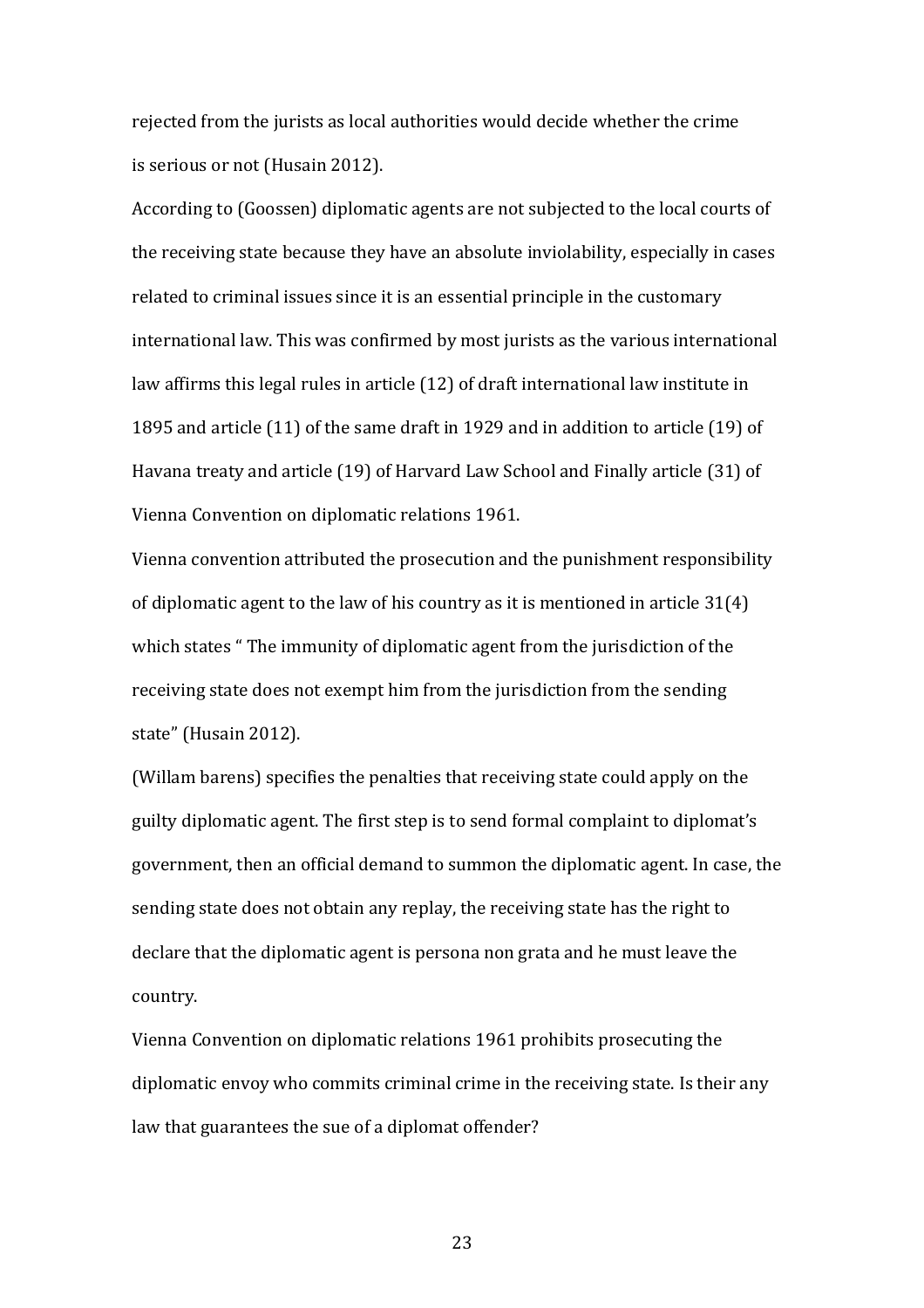# **2.9 Alternative law (Sharia Law)**

# **2.9.1 Definition of Sharia Law**

Sharia law emerged in the 7<sup>th</sup> century AD (Husain 2012). According to Auf (2016) sharia law is a set of rules that regulates the Muslims' relationships with their communities, nations and families. The Holy Quran and Hadith are the most important and basic references for all Muslims. (Shaltut) States that Sharia Law is a regulations legalized by Allah to humans to know their relationship with God, Muslims to their Muslim brother, human, life and the universe. (Ouda) Confirms that Sharia Law comes to all people either Arab or non-Arab, westerners or easterners regardless of their different traditions and history since Sharia Law is for every family, tribe, group or country Besides that, sharia is a comprehensive law governs all aspects and affairs related to individuals, groups starting with personal status to international relations. Therefore, it is valid for every time and place.

# **2.9.2 Diplomacy in sharia law**

The roots of diplomacy in Islam goes back to the first Islamic state era which remained as a method with specific rules that were taken by the state to run the relations with other states across different eras since Islam is a religion and a state (Husain 2012). AbuEid (2008) states that the Prophet Mohammed peace be upon him practiced the diplomacy since the establishment of the Islamic state by sending messengers and receiving messengers from non- Muslim groups and states. Al-masadi (2013) Confirms that diplomacy was a significant instrument that runs the foreign relations of Islamic state on the peaceful time due to the fact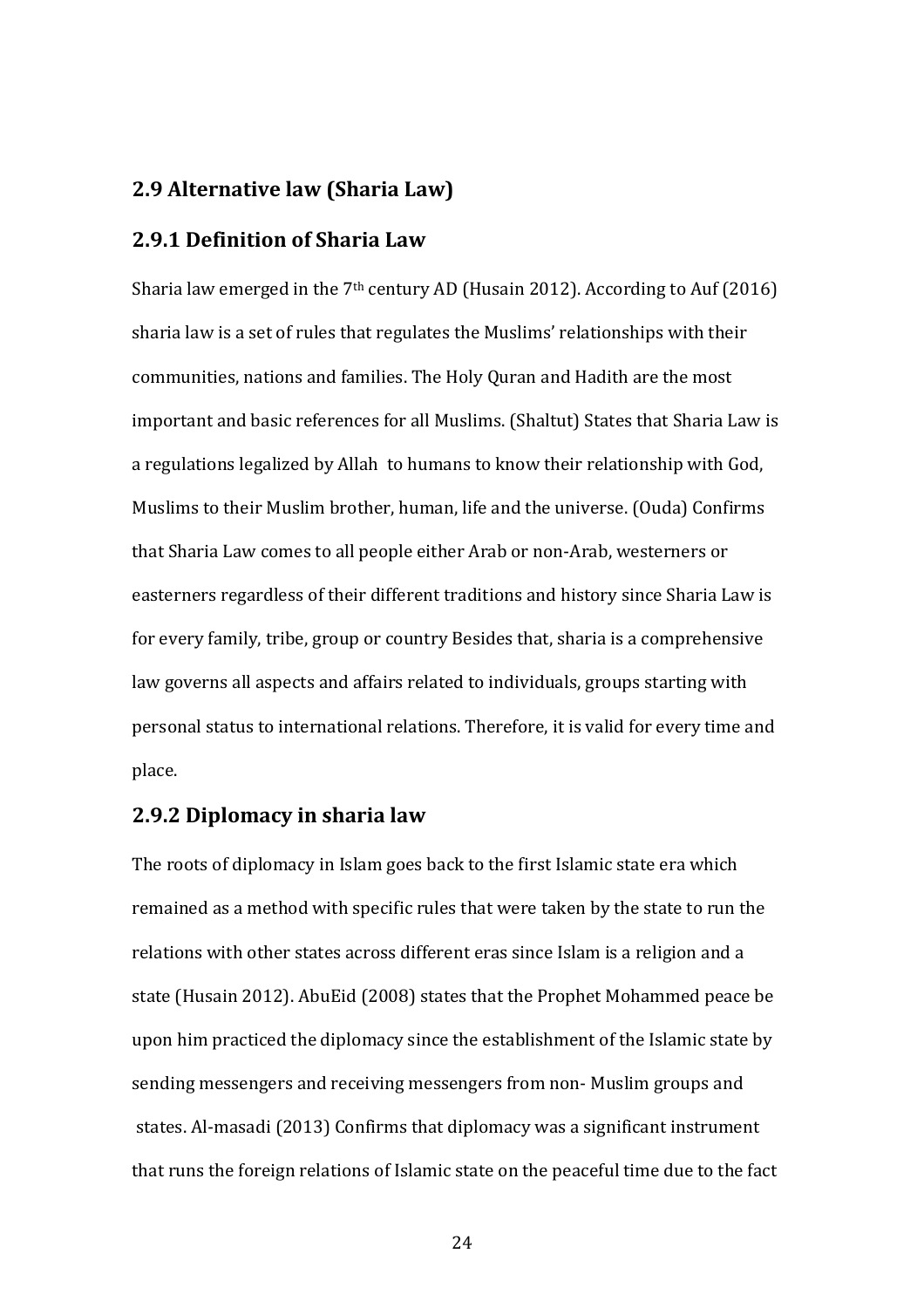that it leads to consolidation and stabilization of relations between the states which was based on justice principle and peaceful coexistence which was characterized by wisdom and the persuasion. The Islamic diplomacy was controlled by many principles such as reciprocity principle and good faith principle. Additionally to not interfere in the internal affairs of the states and respect their laws and regulations. Exchanging messengers did not come vainly, but to ensure what must prevail among the people and tribes from acquaintance, brotherhood and cooperation which was reinforced in the Holy Quran in Surrat Al-Hujurat (49:13) " Mankind! We created you from a single (pair) Of a male and a female, and made you into Nations and tribes, that Ye may despise (Each other). Verily the most honored of you in the sight of God is (he who is) the most Righteous of you. And God has full knowledge And is well acquainted (With all things)" (Ali 1975, p.1407).

#### **2.9.3 The philosophical justification of immunities in sharia law**

Husain (2012) states that many Islamic jurists attributed the philosophical basis of immunities and privileges in Islam to the safety.

Safety is a contract to an individual or treaty to more than a person (Husain 2012). (Auda) in explaining the safety contract confirms that non-Muslims citizens are protected by the dhimmis contract and the non-Muslims who are not citizens in Dar-Al Islam are protected by truce. This safety provides protection to non-Muslim of their lives, possessions and rights. There are two types of safety in Sharia Law: permanent and Temporary safety. The temporary safety is for truce and whoever enters Dar- Al Islam for a specific period of time for some purposes whereas the permanent safety is for dhimmis citizens in the Islamic land. Messenger or political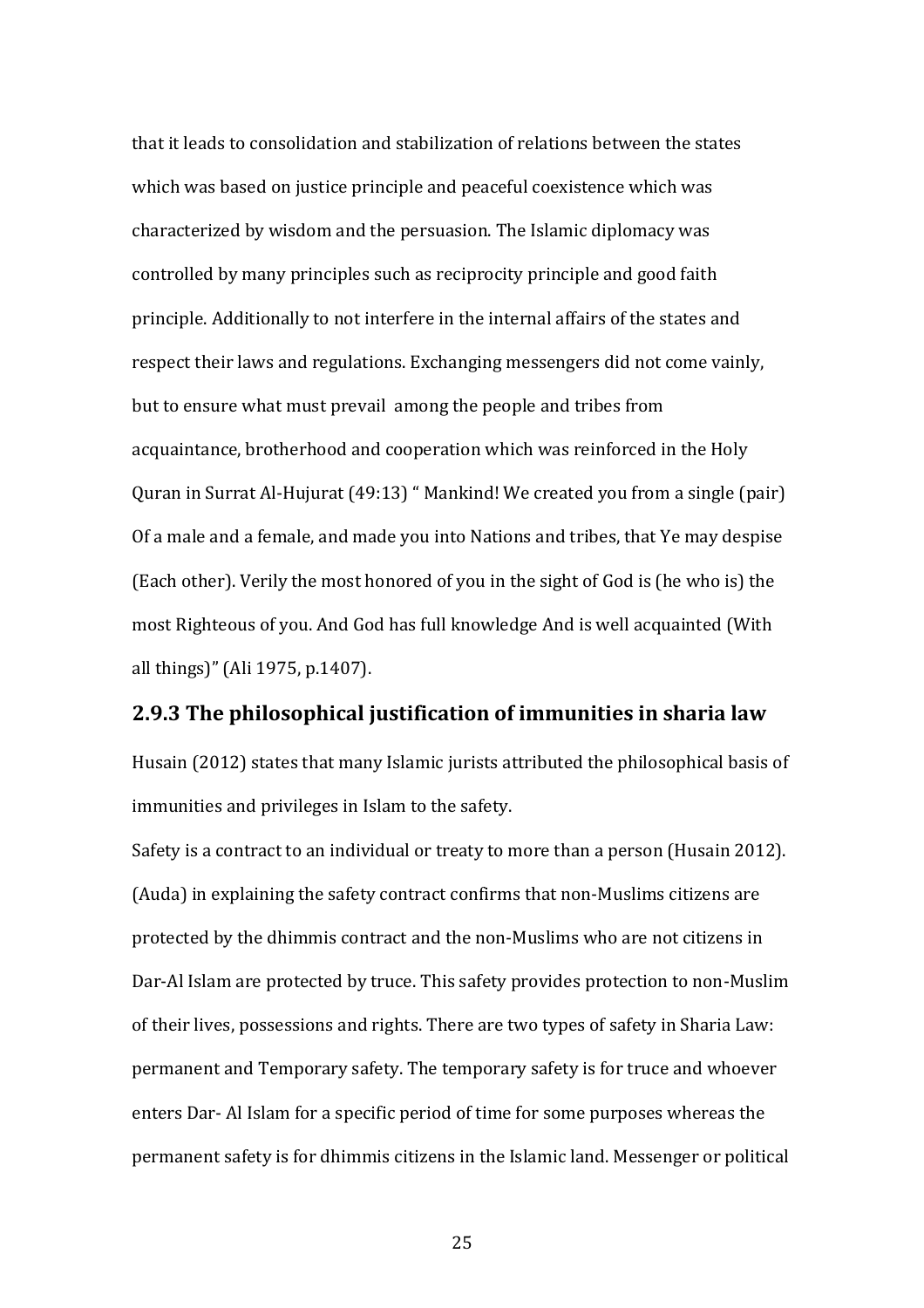agent enjoyed the Mustamin capacity. According to Husain (2012) the Mustamin is the person who enters Dar- Al Islam without intention of residing in it but to live for a specific period of time via a contract called safety. Besides that, safety should be given to whom wants to know the Islamic judgments which is also mentioned in the Holly Quran in Surrat Al Tauba (9:6)that states "If one amongst the Pagans Ask thee for asylum, Grant it To him so that he may hear the Word Of God; and then escort him To where he can be secure That is because they are Men without knowledge" (Ali 1975, p. 440). Prophet Mohammed peace be upon him affirmed that many immunities were granted to messengers during their work which was followed later by the rightly guided caliphs.( Al-masadi 2013).

#### **2.9.4 Diplomatic immunities in sharia law**

The caliphs, Kings and sultans in Islam received the messengers and ambassadors with the best reception when visiting the Islamic land since sharia law granted them immunity and safety during their work in Dar- Al Islam (Husain 2012).

### **2.9.5 Personal and places immunity from Sharia Law.**

The messenger or diplomatic envoy of non-Islamic state to Islamic state enjoys the personal immunity according to the safety contract, this safety contract protects the messenger from any violence might face them or their family, needs, political messages and documents (Al-masadi 2013).

Husain (2012) states that the messenger must show a script to approve that he is sent by the ruler of his state to assure the protection until he returns to his country because the messenger is considered as an arbitrator between the states. Moreover, the matter of fighting and reconciliation can only be done through them. In the Islamic state, messengers are respected and protected even if they argue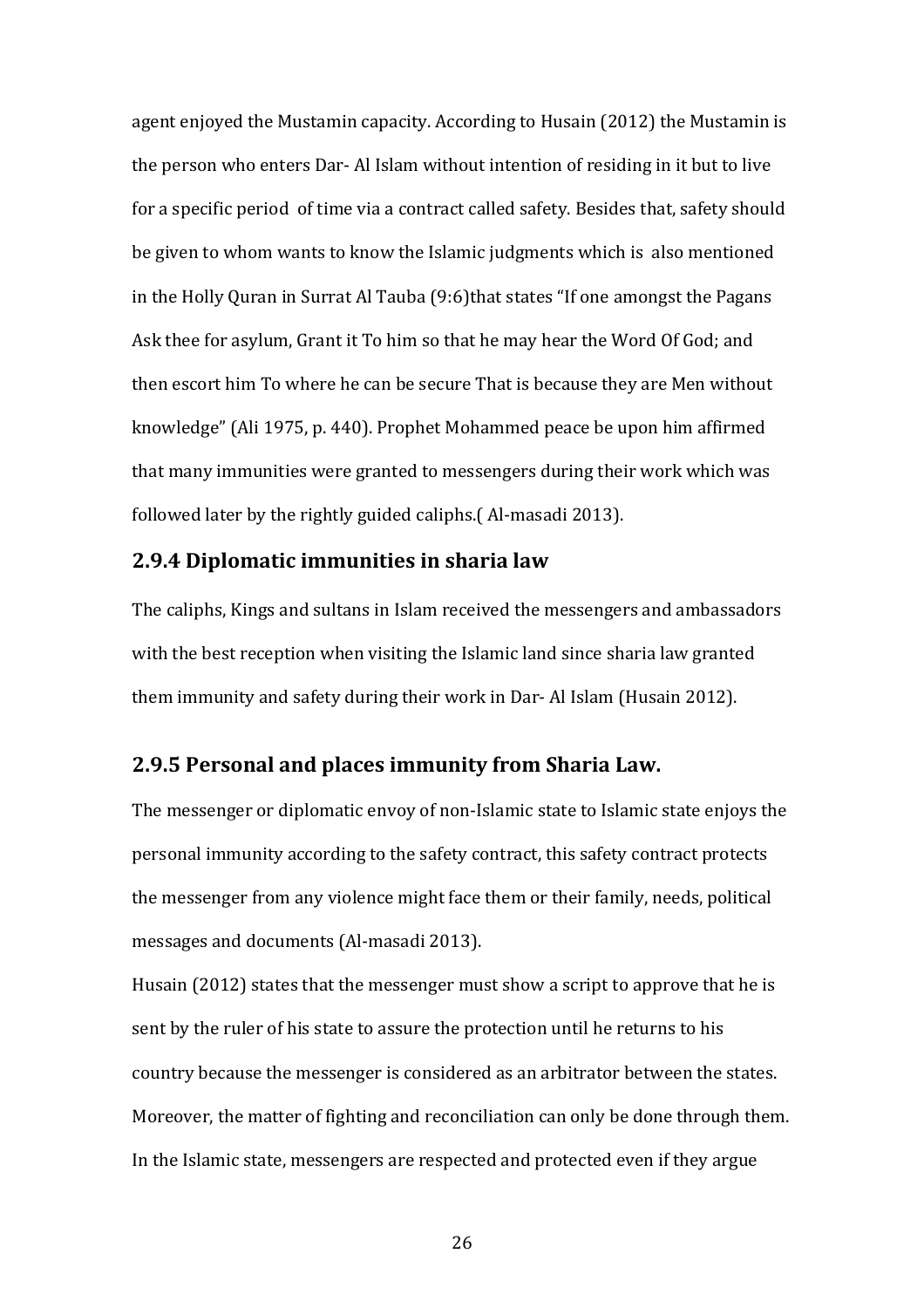contrary to Muslims beliefs which is affirmed in Hadith the Prophet Mohammed (S.A.W) States " whoever kills a Mu`ahed shall not smell the fragrance of paradise, though its fragrance can be smelt at a distance of forty years( of travelling)". Even though Sharia law grants immunity to messengers, it also adheres them to respect the regulations and public system adopted in the Islamic state. Husain (2012) asserts that in the beginning of Islam there was not any permanent diplomatic missions because what existed was temporary missions to practice specific work until the messenger left Dar- Al Islam. On the other hand, Al- masadi (2013) confirms that messengers' safety is a temporary contract determined by the duration the diplomatic envoy will remain in the Islamic land . Therefore, the messengers who entered Dar- Al Islam were welcomed in houses dedicated for hospitality, grand mosque or at The Prophet Mohammed (S.A.W) friends' houses. Moreover, in Islam there was no immunity for diplomatic mission but for the Holy places due to the fact that it affects the independence, sovereignty and justice of the Islamic state.

# **2.9.6 Financial Immunity from Sharia Law.**

Muslim jurists divided the financial immunity into two parts in Sharia Law: money for commercial interests and money for personal needs. In the first case, messengers are obliged to pay taxes whereas in the second case, the Islamic state does not take any taxes from messengers. However, the financial immunity in Islam was also subject to reciprocity principle. For instance, if Non-Islamic state imposes taxes on Muslim messengers or traders, the Islamic state will also take taxes from non-Muslims. This principle is determined by jurists during the era of the Caliph Omar Ibn Alkhatab (May Allah be pleased with him) when he asked the Muslims about the Ethiopian People's treatment towards them when they entered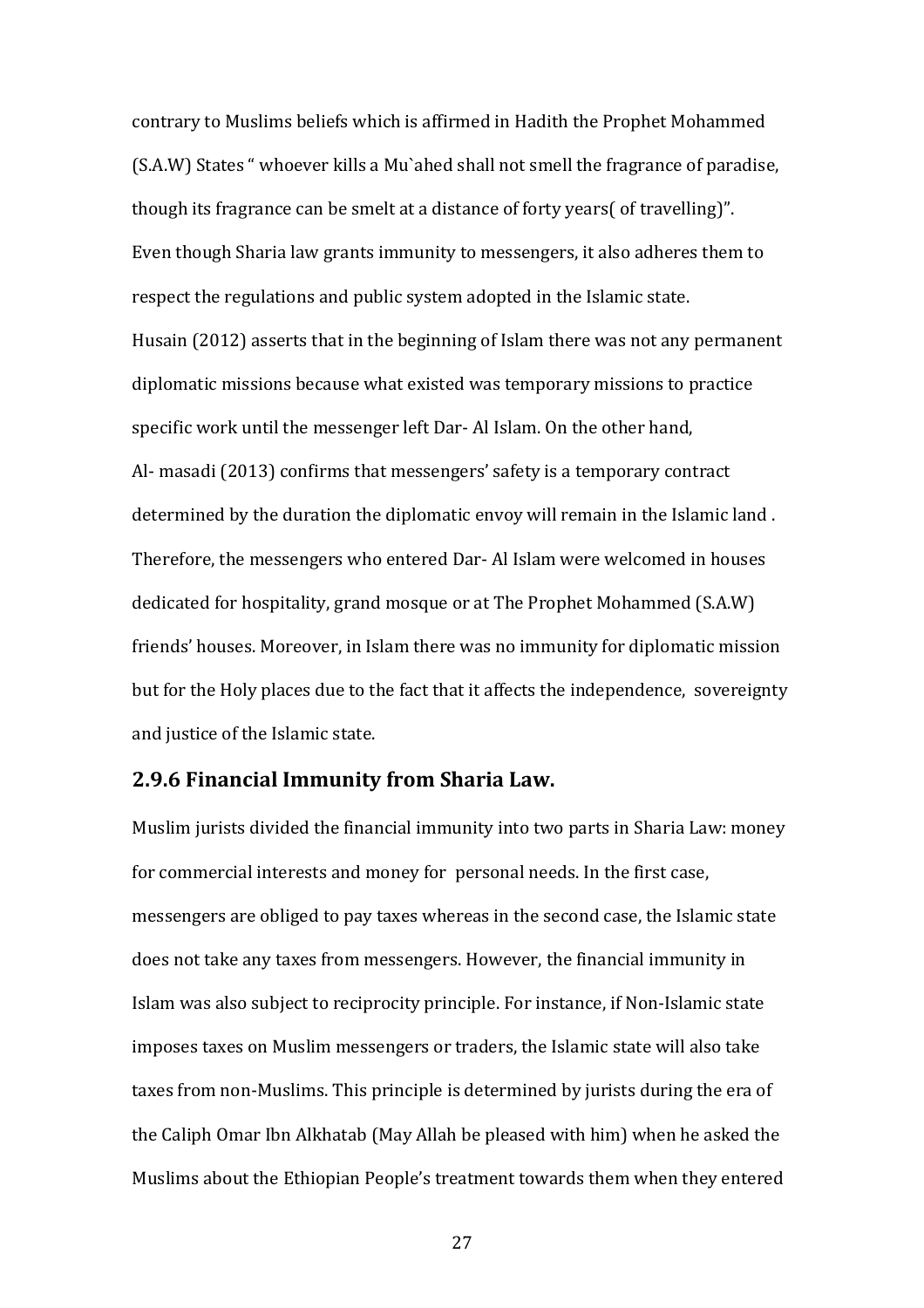their land, they said that they take taxes from them then he answered ("take from them as they take from you"(Abu Eid 2008).

#### **2.9.7 Jurisdiction immunity of messenger in sharia law**

Sharia law assures set of immunities to messengers in Dar-AL Islam via the safety contract. Nevertheless, sharia makes exception of civil and criminal jurisdiction from the immunities since messengers have full responsibility of their actions in the Islamic land. A diplomatic envoy with safety must abide to Islamic law. Wherefore, they are subject to the Islamic jurisdiction to prevent corruption, immorality and crimes regardless of their temporary residence because criminals do not deserve protection if they are not willing to do their job right . Likewise in Sharia law the individual's rights are reserved and must not be wasted under any circumstances ( Husain 2012). Abu- Eid (2008) asserts that Muslim jurists divided the jurisdiction immunities into two parts. Firstly, crimes against the human rights: the majority of jurists agreed that the messenger must be subjected to the Islamic jurisdiction and punished for the intentional and unintentional crimes they committed and paid what was damaged to others. The Holy Quran reinforces that in Surrat Al Baqaraa (2.179) that states "In the Law of Equality there is (saving of ) Life To you, O ye men of understanding; that ye may Restrain yourselves" (Ali 1975, p.71). (Auda) Confirms that sharia law adopted full equality theory between individuals and between the ruler and their citizens. In sharia law all people take the responsibility of their crime even the heads of the states they do not enjoy any saintliness. Therefore they must be punished for their mistakes and crimes as other people. Ibn kathir (2010) reinforces in one of the Arab kings story who converted to Islam during the caliph Omar Ibn Al khatab era called Jabalah Ibn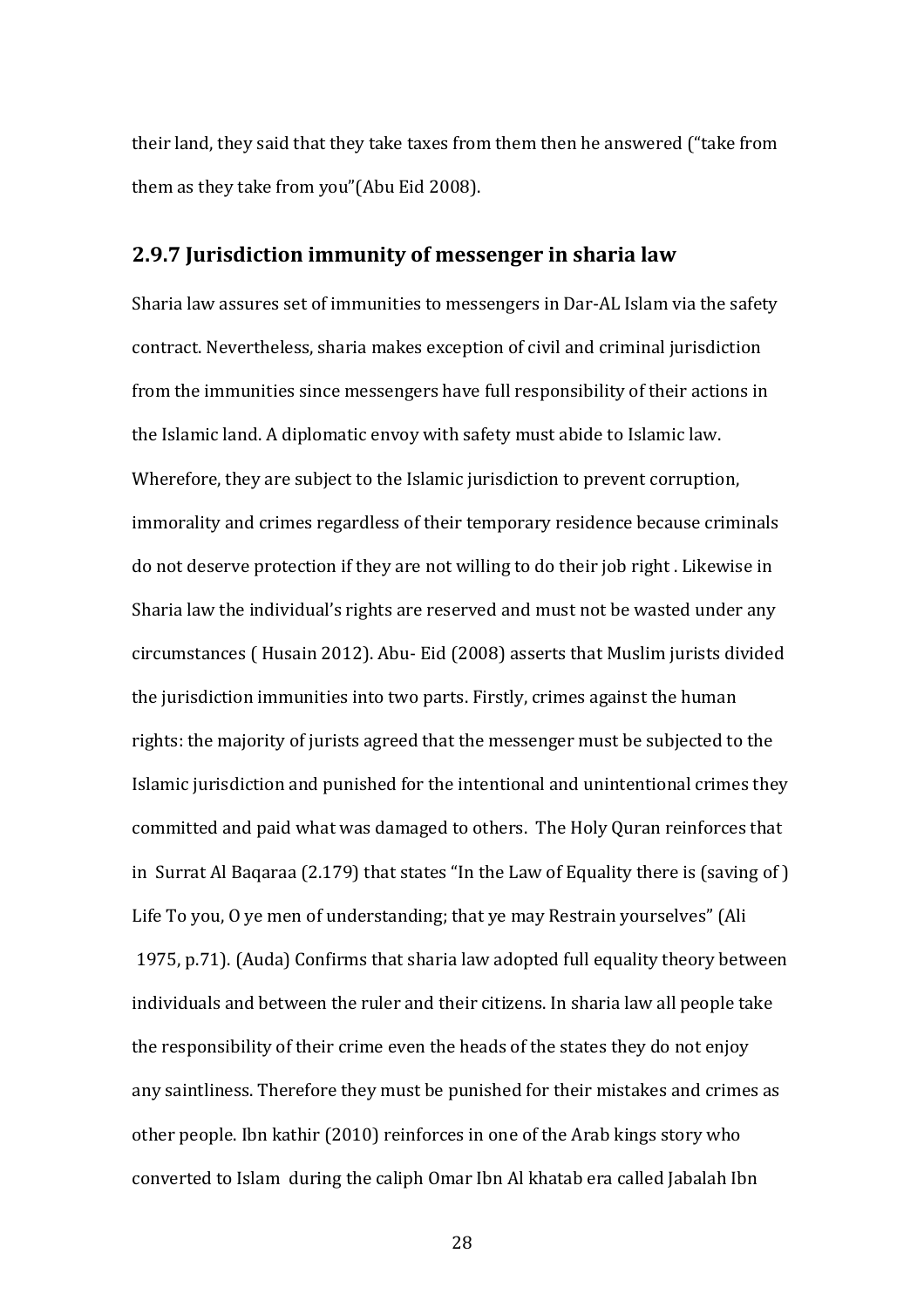Al ayham. This king while conducting pilgrimage, a populace man stepped on his robe which got him angry and shattered the man nose, the poor man complained to Omar Ibn Alkhatab (May Allah be pleased with him) about what happened. The caliph summoned the king and asked him to apologize to the man or he will be punished , Jabalah disapproved since he is the king and said " I thought that I would be more respectful in Islam than pre-Islam"(p.91). But the Caliph Omar (May Allah be pleased with him) responded that Islam has made you both equal, when the king saw Omar's Ibn Alkhatab seriousness, he asked him some time to think, but he escaped to Syria in the same night then to the Roman country after his apostasy from Islam. Additionally, that Sharia law prohibited the espionage. The Muslim scholars differed about the punishment that should be carried out against spies. For example, the Hanafis' opinion said that the spy should be punished and imprisoned until he repents while the Malikis' decided that the spy should be killed. The third perspective of Imam AL Awazaai is to withdraw the safety of the spy and orders him to leave Dar- Al Islam, which is also mentioned in The Holy Quran in Surrat Al Hujarrat that states " ye, who believe! Avoid suspicion as much (As possible): for suspicion in some cases is a sin: and spy not on each other"(Husain 2012).

Secondly, the rights of Almighty Allah, in this condition, the majority of scholars argued whether the messenger who committed a crime should be punished or not (Abu Eid 2008).

Husain (2012) States that Hanafis 'and Shafiis' madhabs agreed that there is not any penalty in Almighty Allah rights in a crime such as prostitution and drinking whereas in the theft crimes, the jurists have different opinions. (Abu Eid 2008)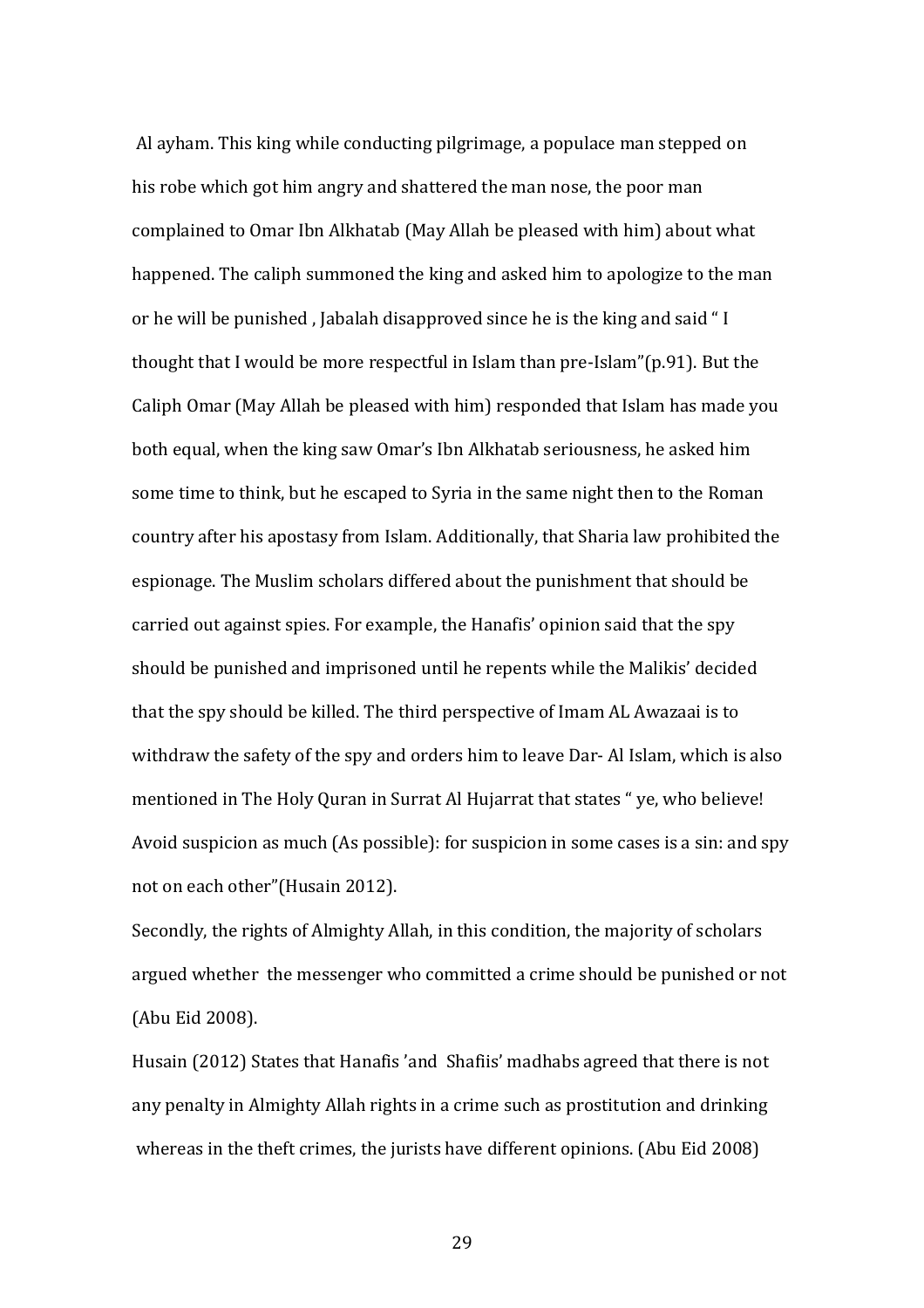Emphasizes that Shafiis' and Hanbaliis' madhabs have two judgments. The first judgment states that the messenger who commits theft should not be punished as it classified under Almighty Allah rights, while the second judgment states that the punishment should be executed on criminals to protect people's rights. None the less the messenger-diplomatic envoy shall have sufficient knowledge of Islamic law legislations and regulations to not breach the safety that Sharia law gives, otherwise the judgments of Sharia law will be executed on them.

### **2.9.8 Summary**

This chapter reviewed the concept of international business, its necessity and the factors that impact the international business. Thereafter, the study highlights on the aspects of the diplomatic immunity of V.C 1961 with the physical, personal elements, theories that justify the diplomatic immunity as well as the jurisdiction Immunity. Moreover, it discussed the diplomatic immunity from the perspective of Sharia law.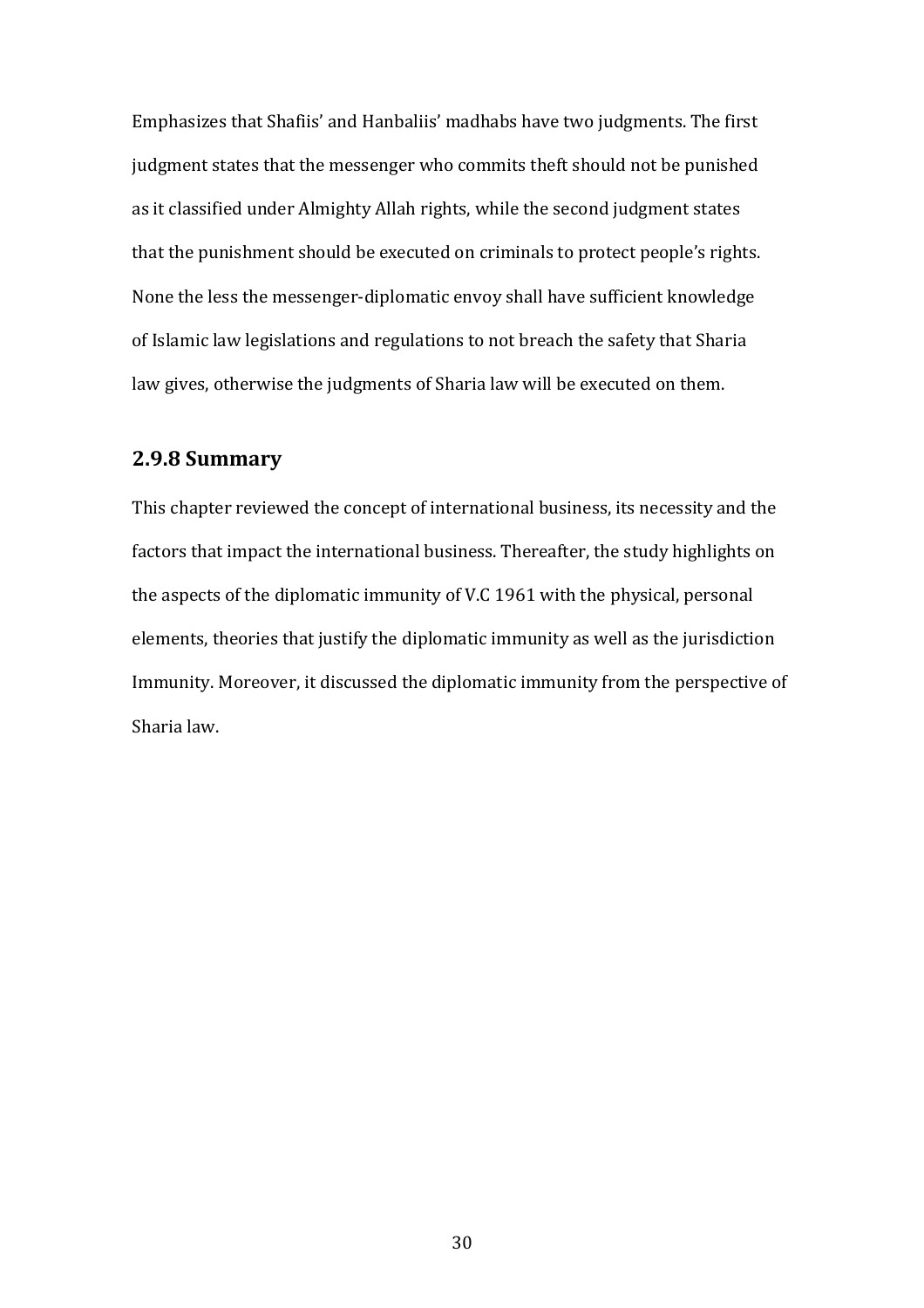# **CHAPTER THREE**

#### **FINDING, DISCUSSION AND CONCLUSION**

### **3.1 Introduction**

This chapter provides the major finding of data collected based on the literature review and discusses two incidents in which the diplomatic immunity was breached. Besides that, the study presents the results according to the research objectives.

# **3.2 Similarities and differences between Sharia Law and V.C 1961**

#### **3.2.1 Diplomatic Representation**

Muslims have known the diplomatic representation since the dawn of Islam for more than 14 centuries. Rules and texts of the representation are derived from Almighty Allah legislations that are taken from the Holy Quran, Sunnah and the Hadith Sharif which are free of errors and more obliged to human beings. However, the western world did not codify all the rules of a diplomatic representation not until on 20<sup>th</sup> century as it was long-established customs the states dealt with for many eras. In addition, the rules that were made by humans make people fail to adhere to them since these rules are not accurate enough to be perfect.

# **3.2.2 Diplomatic Theories**

Sharia law considered the function theory as the only justification that must be applied in the international relations to grant diplomatic agents the immunity due to the fact that a diplomat is sent to do his job smoothly and right in the host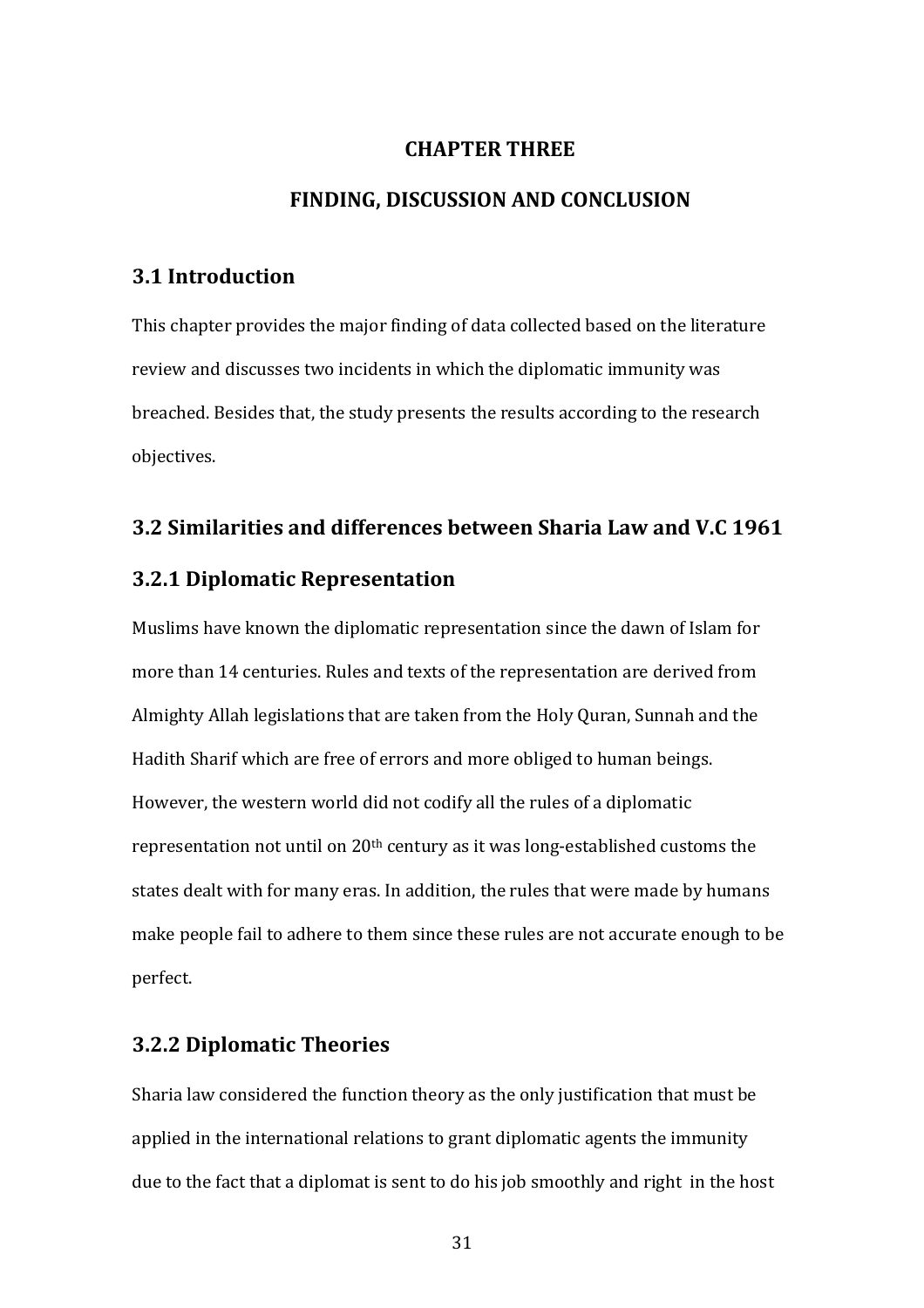state. In contrast, the positive law V.C 1961 added to the functional necessity theory: The territorial theory that makes part of the sovereignty in the host state under the authority of the sending state since the V.C 1961 grants immunity to the diplomatic missions headquarter and to the members and their buildings in the receiving state, and the representative theory that treats a diplomatic agent as a ruler's envoy.

#### **3.2.3 Diplomatic inviolability**

Sharia law awarded the messenger, ambassador and the mission members the Immunity for their life and money and ensured them to practice their religious ritual in Dar Al Islam. In spite of that, the state required them abide to the Islamic regulations of the state in order not to automatically lose their immunity and subject themselves to the domestic courts specifically in the violations related to the people's rights. Since, preservation of human life and their property has precedence on the functional considerations. Moreover, In Sharia Law, everybody takes the responsibility of their actions and offences no matter who commits the crime as it could be a president, minister or the other citizens whereas the Positive law V.C 1961 ensured the diplomats get full immunity from prosecution and protect them from the local authorities in the receiving state in case of breaking the internal laws of the host state according to article 31of V.C 1961. Vienna agreement does not exempt the diplomatic agents from being held to accountable in their states as mentioned in article 31(4) but there is nothing proves a fair trail for the offender in his or her country as there is no guarantee that a right prosecution will be executed on the criminal.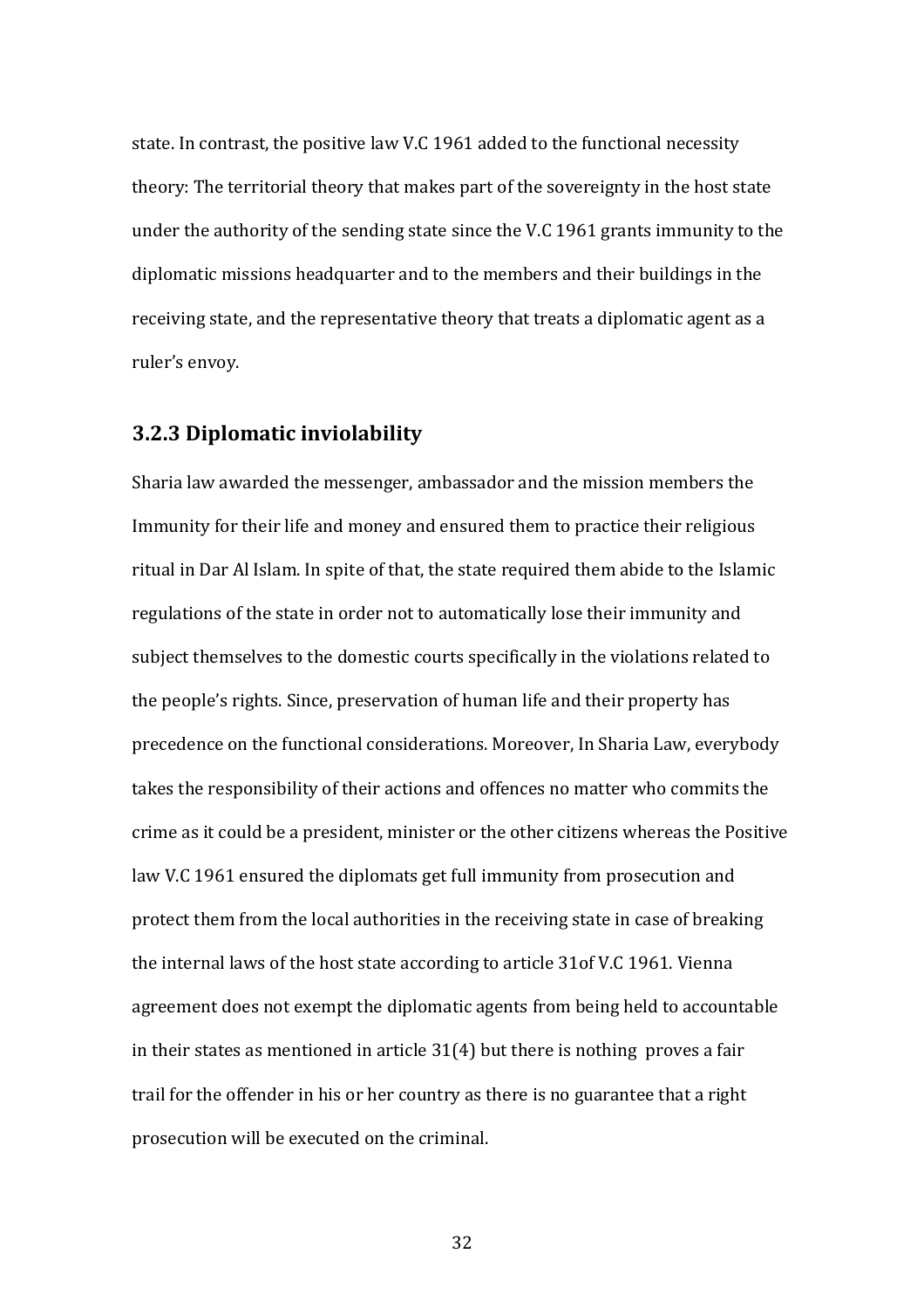### **3.3 Abuses of Diplomatic immunities**

# **3.3.1 Yvonne Fletcher crime**

According to Christopher hope (as cited in Nielsen, Johansen, Welling, preisler, Kamel 2015) that in the beginning of the 1980<sup>s</sup> last century in particular after the murder of the English policewoman outside of the Libyan embassy. The British authorities could not enter the mission as a result, to the Libyan state's request to adhere to the diplomatic immunity of V.C 1961. The English authority did not take any aggressive procedures or serious actions against the embassy due to their fear about its embassy and citizens in Tripoli.

Ten days later, without prosecution, the Libyan diplomatic agents managed to get out of Britain and return to Libya. Rayner (as cited in Nielsen et al. 2015) states that " English police found seven handguns and 4367 rounds of ammunition in the embassy, but not he gun used to shoot Fletcher, it is thought it was taken out in a diplomatic bag". The Libyan government did not show any willingness to cooperate with the English government in the investigations and rejected to take the responsibility. Moreover, they arrested four British citizens which led to break off the relations between the two countries.

At the end of 1990<sup>s</sup> Libya recognized, took the responsibility of the offense and paid a about 250.000 pounds as a compensation to the victims' mother Queenie fletcher which laterally assisted the political relations to officially reopened between the two states.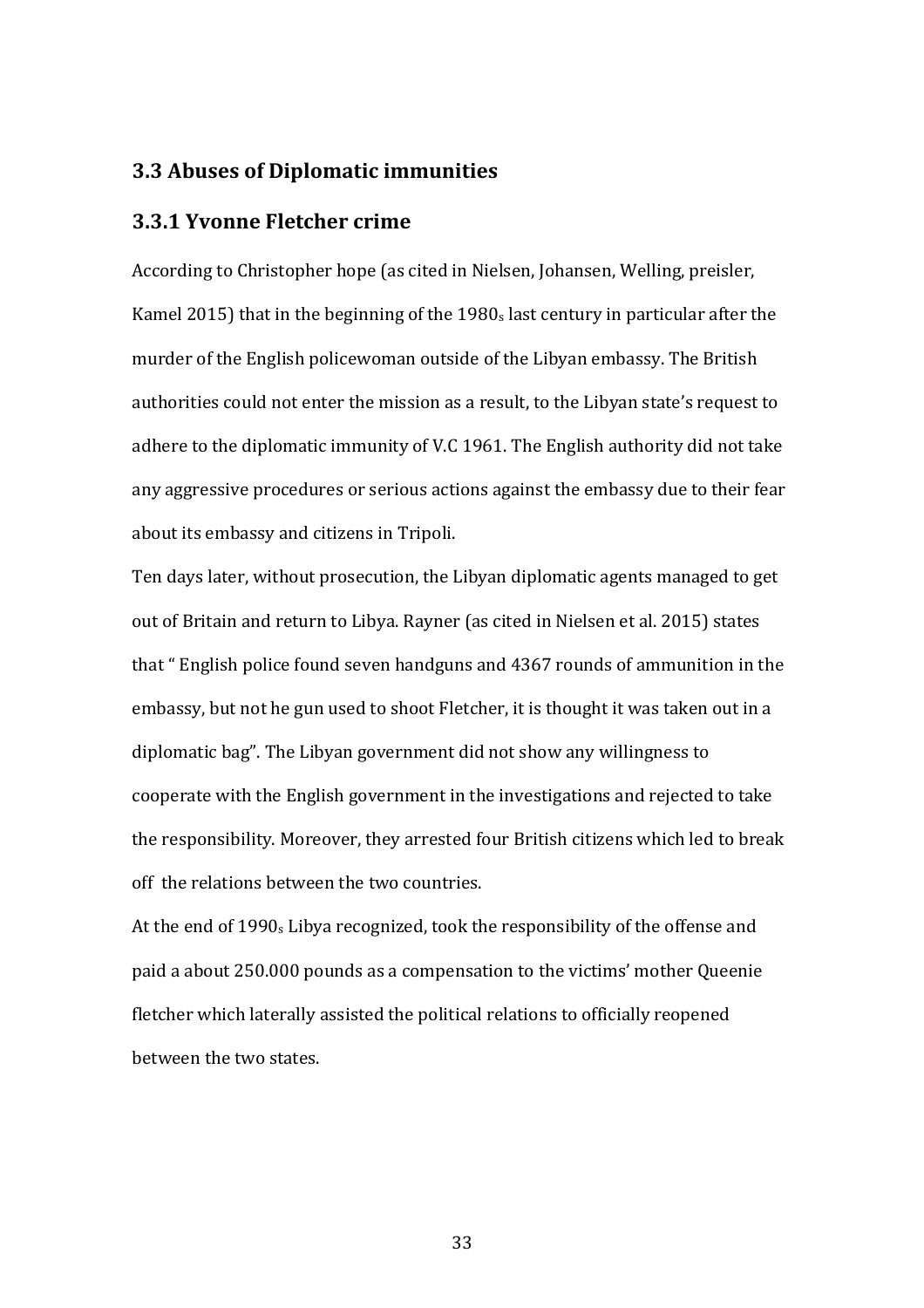### **3.3.2 Jamal Khashoggi crime**

Two years ago, a criminal crime occurred in the Saudi consulate in Istanbul against the journalist and Saudi citizen jamal khashoggi (amnesty 2019).

Ritter(2018) states that despite the ugliness of the crime, using the consulate which is protected by Vienna convention on consular relations 1963 in committing Khashoggi offense had strong reactions and widely condemned around the world. The only barrier for the Turkish authorities to enter the consulate was the Vienna convention since entering the mission without prior permission is considered as an international law violation. Two weeks later, the Turkish police and the investigation team managed to enter the consulate by an order from Saudi the authority. The European Union foreign policy chief Federica Mogherini said that Khashoggi issue is " shocking violation" of article 55 of Vienna convention on consular relations which prevents the use of the mission building for suspicious purposes and inconsistency with the consular functions.

What we conclude from Yvonne Fletcher and Jamal Khashoggi cases are the following:

The Diplomatic immunity was the main factor that contributed in the murder of the two victims as the English and Turkish governments found themselves forced to follow the Vienna Convention strictly. Furthermore, the Libyan and Saudi diplomatic agents enjoy a full immunity from the criminal jurisdiction which enabled them to get away from the prosecution in the host state which clearly indicates the protection of Vienna convention to criminals.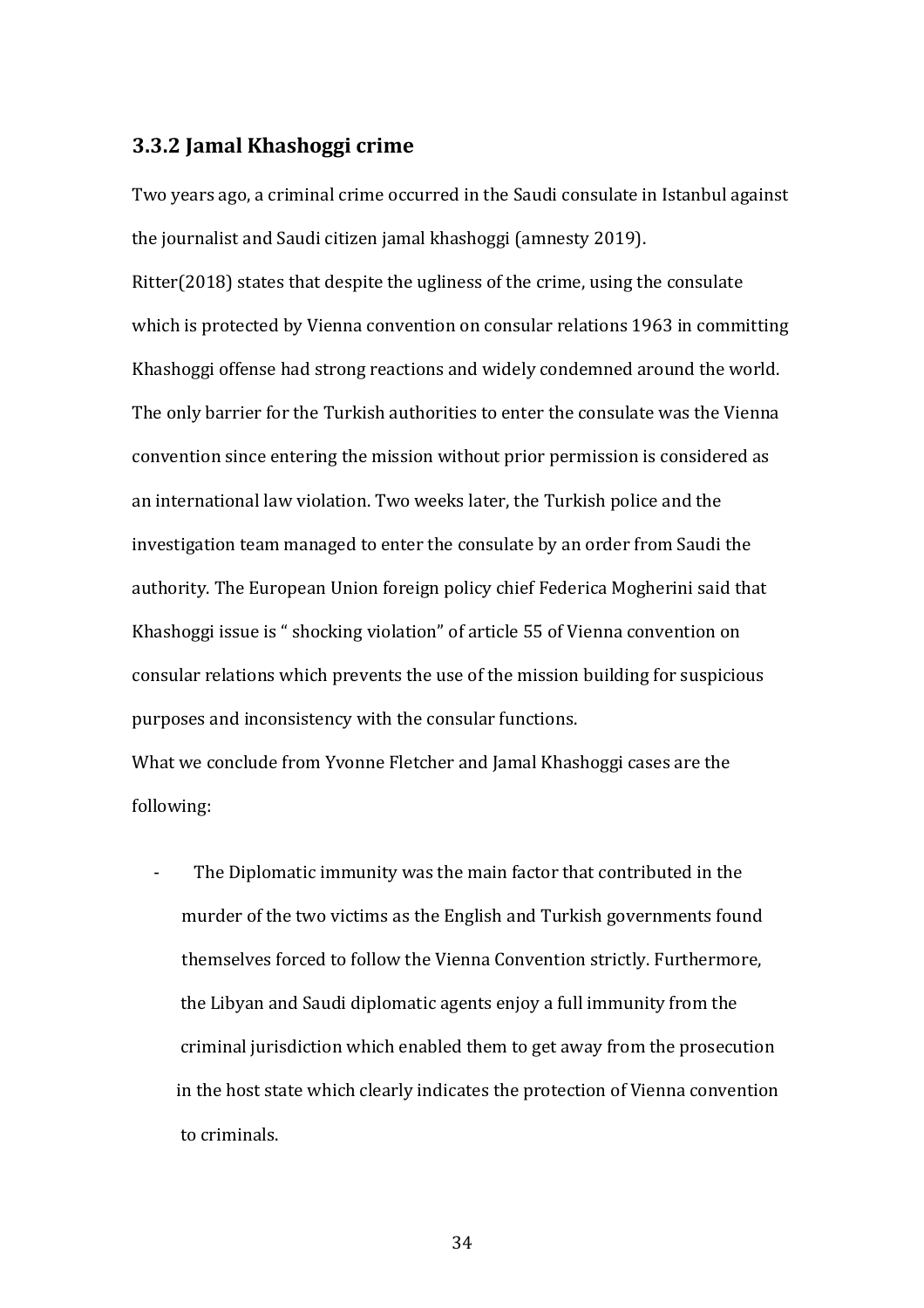- The territorial theory still exists which supposed to be outdated, and to prove that this theory is still active we induce that the English and Turkish Authorities could not enter the Libyan and Saudi missions inside their Territory. In addition, the Turkish police were unable to get in the consulate At the time of the murder until they got the permission from the sending State. The permission was granted to the Turkish officers two weeks later After the murder which highly questions the Saudi officials' honesty about the incident which induces that the late permission was not given earlier to obstruct the investigation process in the host state.
- There is no guarantee that the diplomatic mission's buildings will not be used in committing any kind of crime in the presence of immunities that prevents officials from entering and inspecting it even in the serious cases. Moreover, the diplomatic bag which has a special article in V.C1961 might be utilized in a wrong and dangerous way.

the previous incidents indicate that a reason of the violations could be a political or personal motives, which proves that serious crime will be repeated by diplomatic agents. This makes the business people vulnerable especially that politics and economic are closely related and that in case of any problem or misunderstanding occurs between businessmen and a diplomat who represents a state of dictatorship that does not respect the law will expose the business people to unknown fate. The causation of this misbehavior of a diplomats is the diplomatic immunity that they enjoy outside their countries.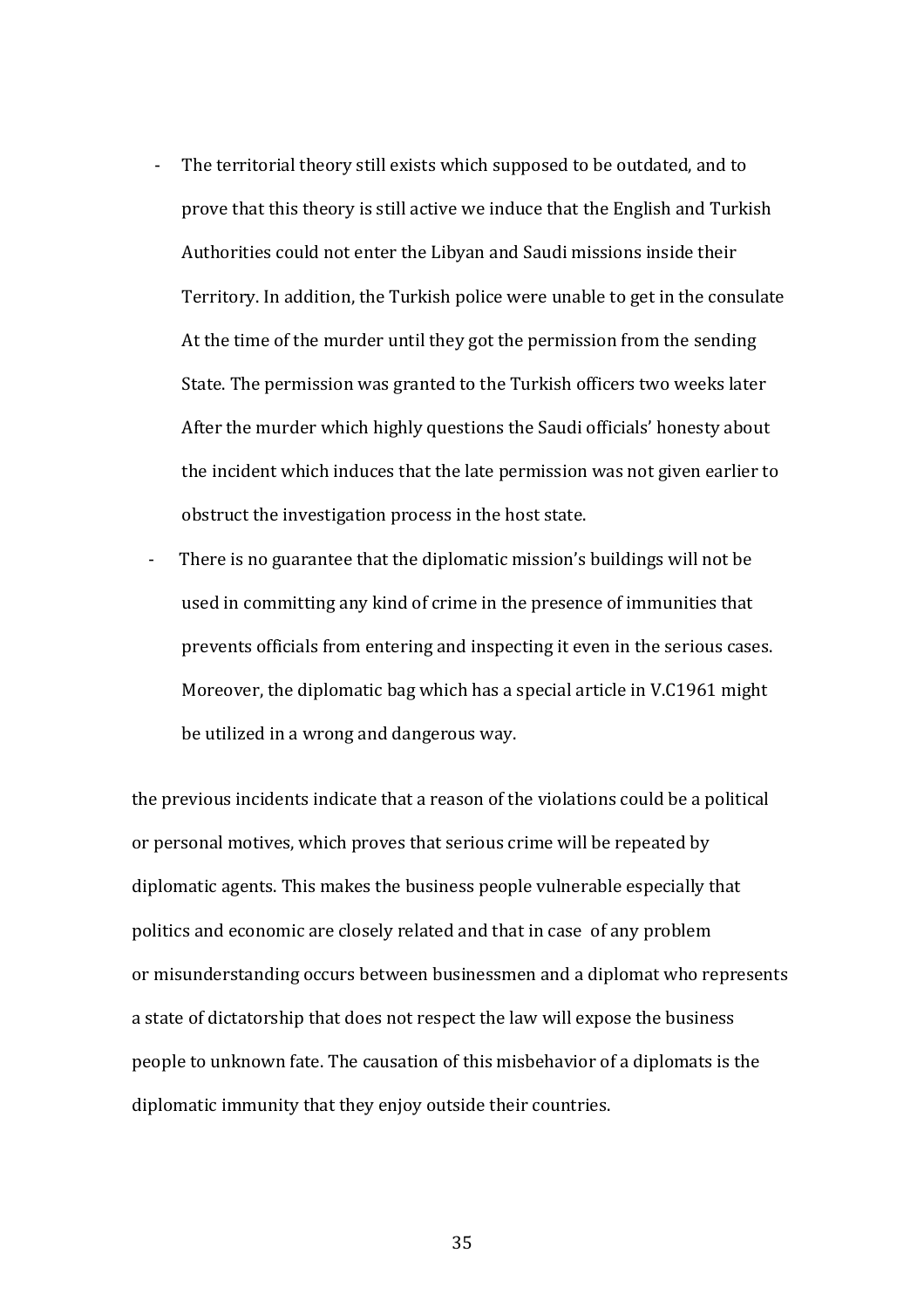# **3.4 Conclusion**

The study concludes that based on the sharia law, civilians' rights are protected the same way as diplomatic agents' rights due to the fact that all people are equal in Dar Al Islam. The study concludes that there is an obvious relationship between the commission of the crimes by diplomats and Vienna convention on diplomatic relations as it considers the diplomatic agents above the law by awarding them full immunity from criminal jurisdiction in the receiving state. The study further concludes that Vienna treaties is supposed to strengthen, continue and improve the relations between the states. However, the exploitation of the diplomatic immunity especially in serious crime cases leads sometimes to increase the tension and break off the countries' diplomatic relations.

# **3.5 Recommendations**

In order to solve the exploitation dilemma of diplomatic immunity the, study recommends going back to the roots of the problem represented in Vienna treaty 1961 through revising the articles related to the immunities and amending them in line with human rights with no distinction between the diplomatic agents and other citizens in the receiving state. The study also recommends benefiting from Sharia Law in dealing with the envoys and the immunities they have in Dar Al Islam.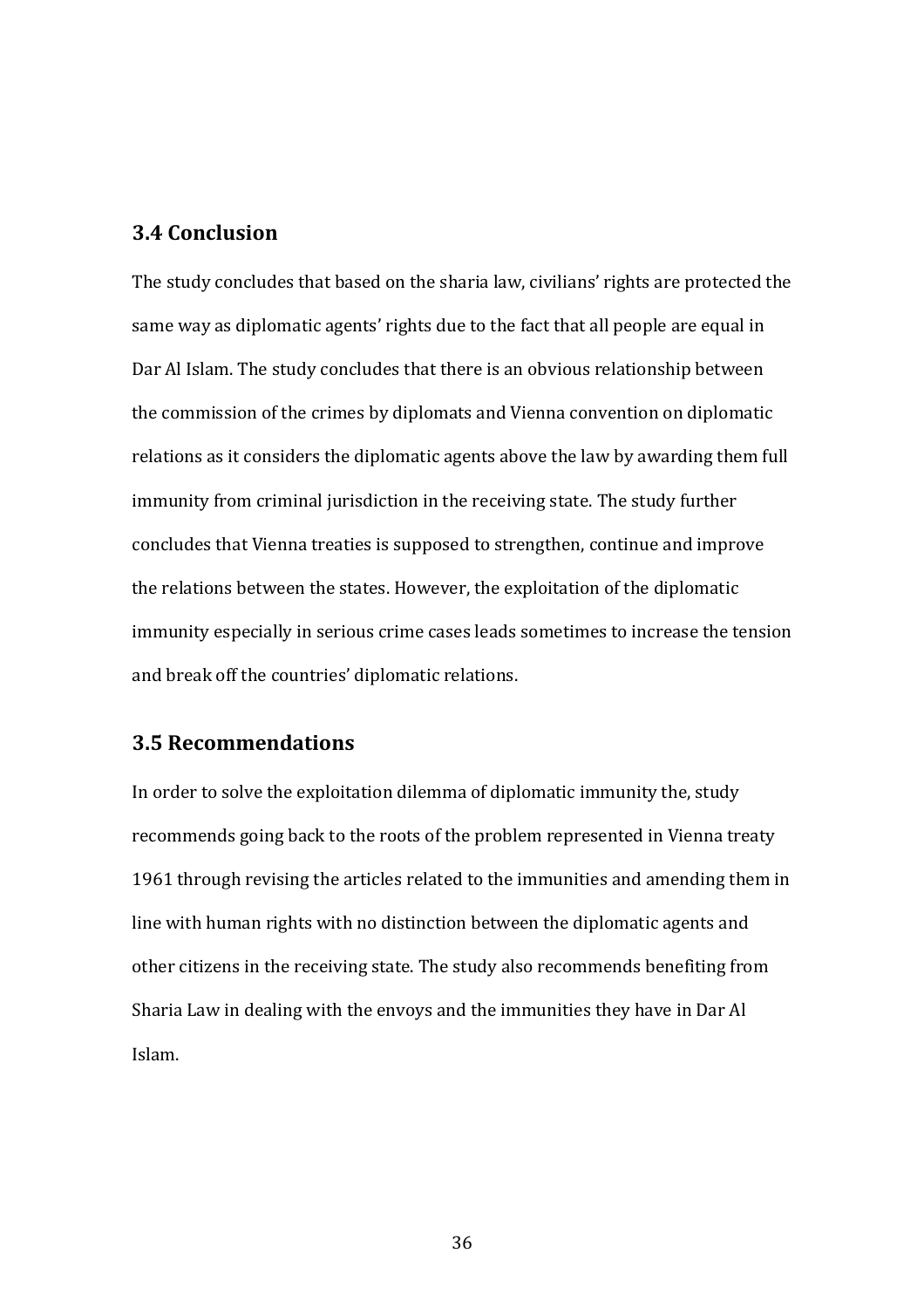# **References**

- Ali, A. (1975), *The Holy Quran, Translation and Commentary*. London, United Kingdom. The Islamic Foundation\The Muslim students' association, Inc. United States and Canada.

- Auda, A. (n.d*), Al Tashreei Al Jenaei Al Islami Muqaren Bel Qanoon Al Waddeey* (The Islamic criminal Legislation: Comparing with positive Law). Vol. 1

Beirut , Lebanon, Dar-Al Kateb Al Arabi.

- Abu Eid, A. (2008), The Diplomatic Immunity between Islam and International Law, Comparative study. *Journal of sharia Law.* Retrieved from:

<http://www.creativity.ps/data/library/09565048177134.pdf>

- Amnesty International. (2019). One year after the gruesome murder of Jamal

khashoggi, NGOS renew their call and demand justice for Jamal. Retrieved from:

<https://www.amnesty.org/download/Documents/MDE2311282019ENGLISH.pdf>

- Almasadi, A. (2013), The immunities in the Islamic Jurisprudence and positive

Law. A paper presented at the seminar of evolution of jurisprudence sciences- the

jurisprudence theory. Sultan Qaboos university, Mascate, Oman Retrieved from:

[http://ijtihadnet.net/wp-content/uploads/-](http://ijtihadnet.net/wp-content/uploads/الحصانات-في-الفقه-الإسلامي-والتشريعات-الوضعية.pdf)الحصانات-في-الفقه-الإسلامي-والتشريعات [pdf.](http://ijtihadnet.net/wp-content/uploads/الحصانات-في-الفقه-الإسلامي-والتشريعات-الوضعية.pdf)[الوضعية](http://ijtihadnet.net/wp-content/uploads/الحصانات-في-الفقه-الإسلامي-والتشريعات-الوضعية.pdf)

- Auf, Y. (2016), Islam and Sharia Law: Historical, constitutional and political

context in Egypt. Atlantic Council, Rafik Harir Center for Middle East. Retrieved

from[:https://ethz.ch/content/dam/ethz/special-interest/gess/cis/center-for](https://ethz.ch/content/dam/ethz/special-interest/gess/cis/center-for-securities-studies/resources/docs/Islam_and_Sharia_Law.pdf)[securities-studies/resources/docs/Islam\\_and\\_Sharia\\_Law.pdf](https://ethz.ch/content/dam/ethz/special-interest/gess/cis/center-for-securities-studies/resources/docs/Islam_and_Sharia_Law.pdf)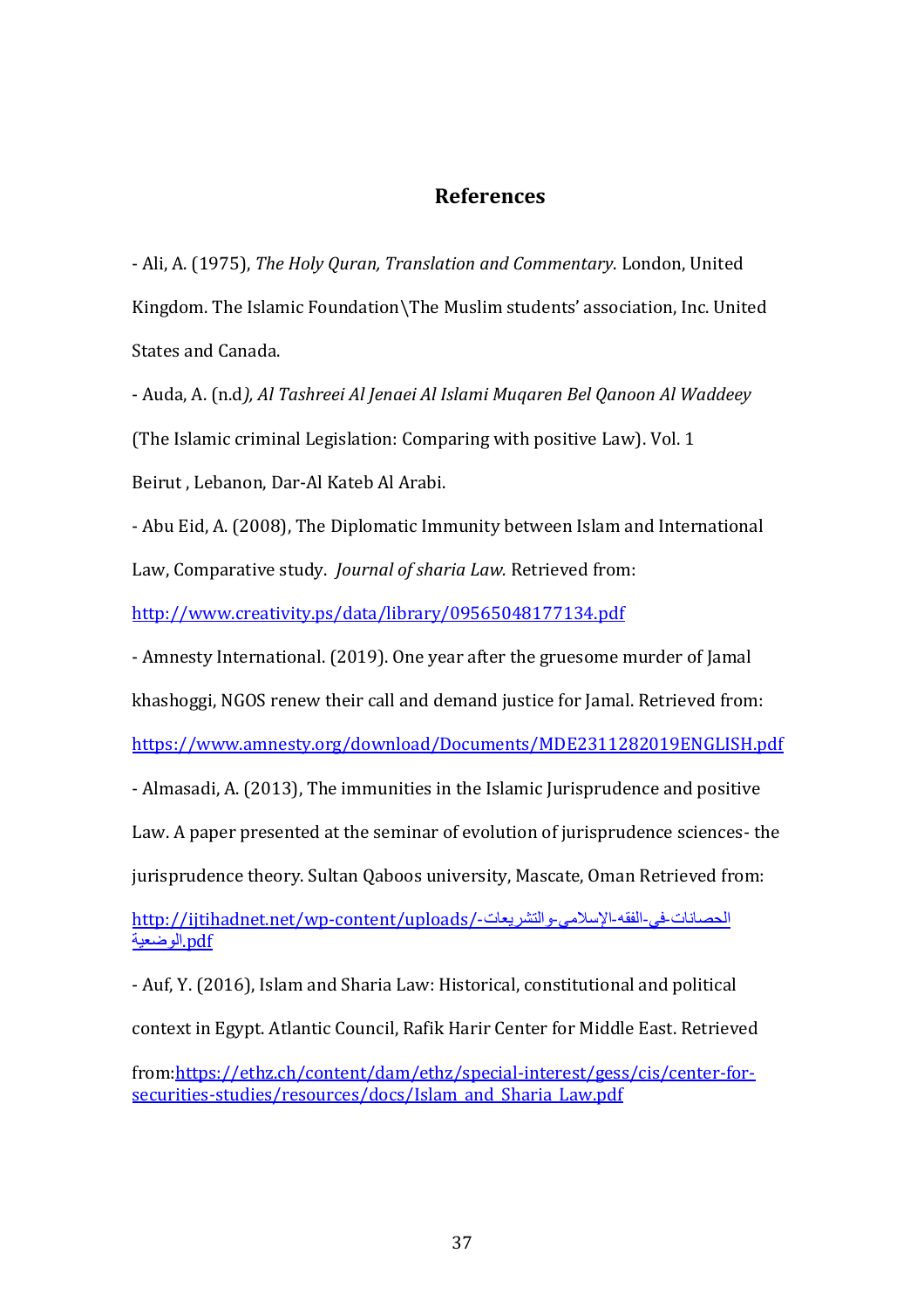- Barnes, W. (1960), Diplomatic Immunity from local jurisdiction its historical development under international Law and application in united states practice, the department of state bulletin, LII, p 177, 178.

- Carpenter, Mason A, Dunung Sanjyot P. (2012), *Challenges and opportunities in International Business.* (V,1.0) p. 18. Retrieved from:

[https://2012books.lardbucket.org/pdfs/challenges-and-opportunities-in](https://2012books.lardbucket.org/pdfs/challenges-and-opportunities-in-international-business.pdf)[international-business.pdf](https://2012books.lardbucket.org/pdfs/challenges-and-opportunities-in-international-business.pdf)

- Goossen, S. (n.d), *Diplomatic Immunity: An Argument For Re-evoultion.*

(Master dissertation, kwazulu-natal university. Retrieved from:

[https://researchspace.ukzn.ac.za/xmlui/bitstream/handle/10413/7901/Goossen](https://researchspace.ukzn.ac.za/xmlui/bitstream/handle/10413/7901/Goossens_Savio_2011.pdf?sequence=1&isAllowed=y) s Savio 2011.pdf?sequence=1&isAllowed=y

- Hussain, Kh. (2012), Al Tantheem Al Diplomacy (The Diplomatic organization:

The assets and organization, Duties and representation, Immunities and privileges,

protocol, negotiation art and conferences, Islamic Diplomacy). 1st ed, AL- Halabi

legal publications. Lebanon, Beirut.

- Ibn katheer, E. (2010*), Al Bidaya & Al Nehaya : Al Kholafaa Al Rashidoon* ( The

start and The End: The right guided caliphs. Vol.7. 2<sup>nd</sup>ed, Dar-Ibn Al kathieer,

Beirut, Damascus, p. 91.

-Kabir, S. (2018*). Methods of Data Collection*. p. 205. Retrieved from:

[https://www.researchgate.net/publication/325846997\\_METHODS\\_OF\\_DATA\\_COL](https://www.researchgate.net/publication/325846997_METHODS_OF_DATA_COLLECTION) **[LECTION](https://www.researchgate.net/publication/325846997_METHODS_OF_DATA_COLLECTION)** 

- Khalaf, M. (2008). Al Qanoon Al diplomacy. (Diplomatic Law, Explanation and

Modification of Vienna convention on International Relation 1961). 1sted, Dar-

Tasneem, Amman, Jordan.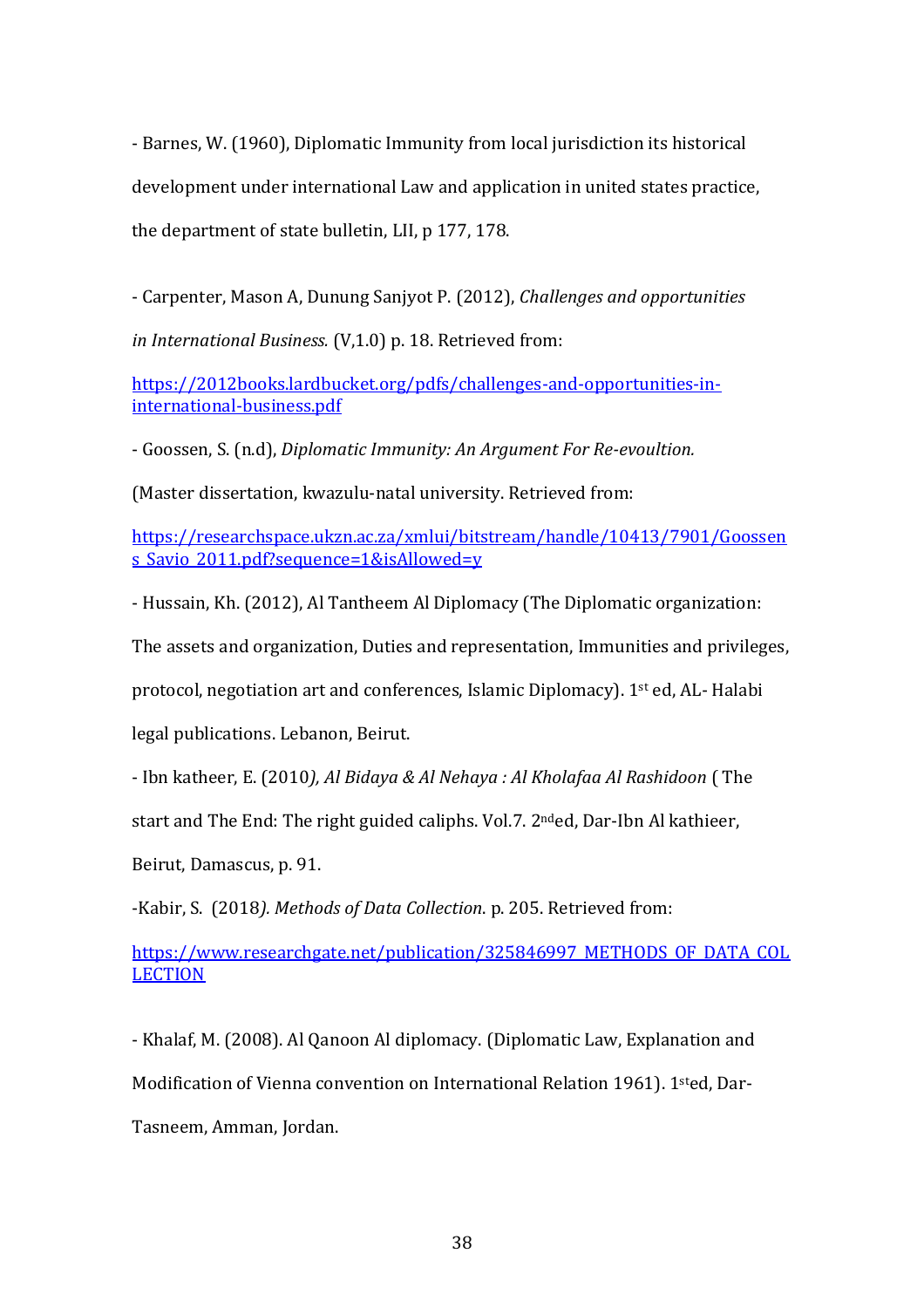-Khalaf, M. (2013). *Al diplomacia: Al Natharia wa Al Mumarasa* (The Diplomacy:

The theory and practice). 2nded. Amman, Jordan, Dar AL Zahran.

- Katavic, I. (2006). Entrepreneurship in United Europe- Challenges and

opportunities. International conference. 13-17 September. Sunny beach,

Bulgaria.

- Katavic, I, (n.d) International Business in changing Global Environment. Zagreb,

Croatia. P4. Retrieved from: [https://bib.irb.hr/datoteka/862440.SSRN](https://bib.irb.hr/datoteka/862440.SSRN-id2238652.pdf)[id2238652.pdf](https://bib.irb.hr/datoteka/862440.SSRN-id2238652.pdf)

- Mittal, S. V, (2012*). International Business*. Retrieved from:

[http://ebooks.lpude.in/commerce/mcom/term\\_3/DCOM501\\_INTERNATIONAL\\_B](http://ebooks.lpude.in/commerce/mcom/term_3/DCOM501_INTERNATIONAL_BUSINESS.pdf) [USINESS.pdf](http://ebooks.lpude.in/commerce/mcom/term_3/DCOM501_INTERNATIONAL_BUSINESS.pdf)

- Ndungu, M. K, (2012). *External Environmental Factors Influencing* 

*International Business Transactions At Barclays Bank Of Kenya*. ( master

dissertation, university of Nairobi. Retrieved from:

[https://www.semanticscholar.org/paper/External-environmental-factors](https://www.semanticscholar.org/paper/External-environmental-factors-influencing-business-Ndungu/fec62abe4ef42558af713fc817721720d61deebe)[influencing-business-Ndungu/fec62abe4ef42558af713fc817721720d61deebe](https://www.semanticscholar.org/paper/External-environmental-factors-influencing-business-Ndungu/fec62abe4ef42558af713fc817721720d61deebe)

- Nielsen, M. F. Johanson, M.V. Welling, J. T. Preisler, N. Kamel, V. (2015).

*The abuses of Diplomatic Immunity, Diplomatic Immunity, Get out of Jail.*

Roskilde University. Retrieved from:

<https://core.ac.uk/download/pdf/43032776.pdf>

- Ritter, K (2018, October 23). Diplomatic immunity and the khashoggi case.

The Associated Press News. Retrieved From:

<https://apnews.com/ee1655f119f14228b0e8b6fbead01866>

- Shaltut, M, (n.d). *Al Islam: Aqeeda wa Sharia* (The Islam: The Doctrine & Sharia).